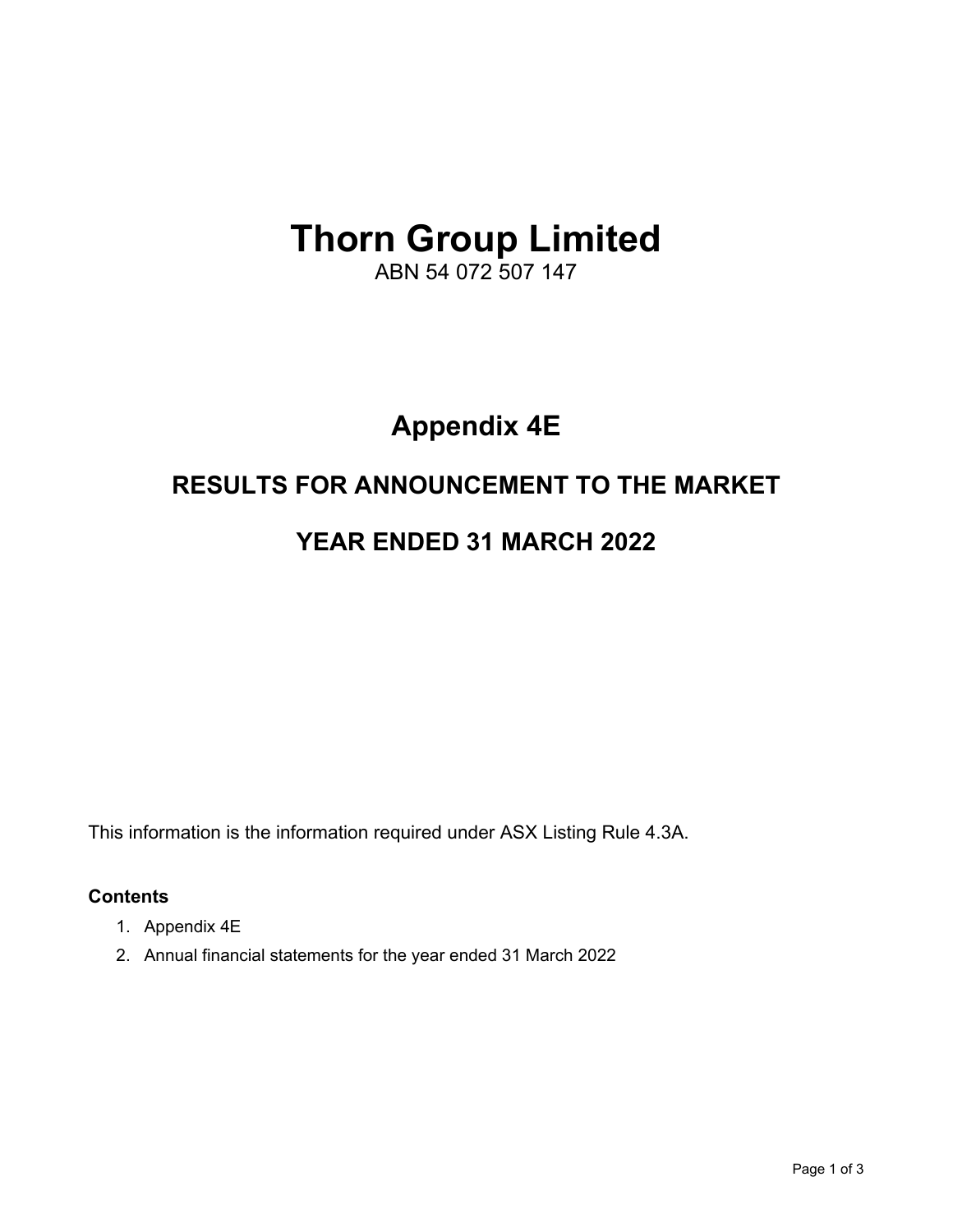| Current year:                | 1 April 2021 to 31 March 2022 |
|------------------------------|-------------------------------|
| Previous corresponding year: | 1 April 2020 to 31 March 2021 |

#### **RESULTS FOR ANNOUNCEMENT TO THE MARKET**

| Year ended                                                 | 31 March 2022<br>\$'000s | 31 March 2021<br>\$'000s | % Change |
|------------------------------------------------------------|--------------------------|--------------------------|----------|
| Revenue from ordinary activities-<br>Continuing operations | 17,296                   | 33,442                   | Down 48% |
| Profit from discontinued operation,<br>net of tax          | 19,481                   | 12,844                   | Up 52%   |
| Net profit after tax, attributable to<br>members           | 32,346                   | 8,396                    | Up 285%  |

#### *Business Finance*

Equipment finance originations were \$21.7m for the year (2021: \$5.2m), the majority of which took place in the last quarter of the year.

Debtor Finance product was launched in July 2021, providing invoice financing to small and medium-sized businesses.

Arrears over 30 days closing at 7.4% at the end of March 2022 (2021: 8.6%).

The receivables book and the profit or loss statement have been heavily influenced by both the reduction in originations in the first half of the year and the impact of COVID-19; receivables (pre provision) reduced from \$192.5m to \$110.0m; revenue decreased 48% to \$17.3m (2021: \$33.4m) and impairment expenses netted a positive impact of \$19.9m due to the release of COVID-19 provision (2021: \$12.4m).

EBIT was a \$26.7m profit (2021: \$12.7m).

#### *Corporate*

Corporate expenses were down 15% to \$7.6m (2021: \$8.9m). This is largely due to the discontinuation of Consumer Leasing in December 2021, reducing communications and IT costs, and personnel expenses.

#### *Net interest expense*

Net interest expense decreased by 40% from \$10.6m to \$6.3m (excluding discontinued operation). Borrowings in the warehouse declined to \$60.6m (2021: \$166.3m) as the warehouse was in amortisation with the majority of cash collected used to pay down the outstanding notes.

#### *Tax expense*

While there is a taxable profit, there is no current tax payable as a result of the tax losses carried forward. Additionally, the Group has not recognised any deferred tax benefits attributable as the directors consider that, as disclosed last year, there remains a continuing risk that Thorn may not make sufficient taxable profits in future years to justify their recognition as an asset on the balance sheet.

#### *Discontinued Operation*

The Group's assets in the Consumer Finance division, Radio Rentals were sold to Credit Corp Group Limited (Credit Corp) in December 2021. Thorn has received a cash consideration for the sale of \$43.9m, with an additional amount of \$2.3m payable on a deferred basis. An assessment of the deferred amount deemed it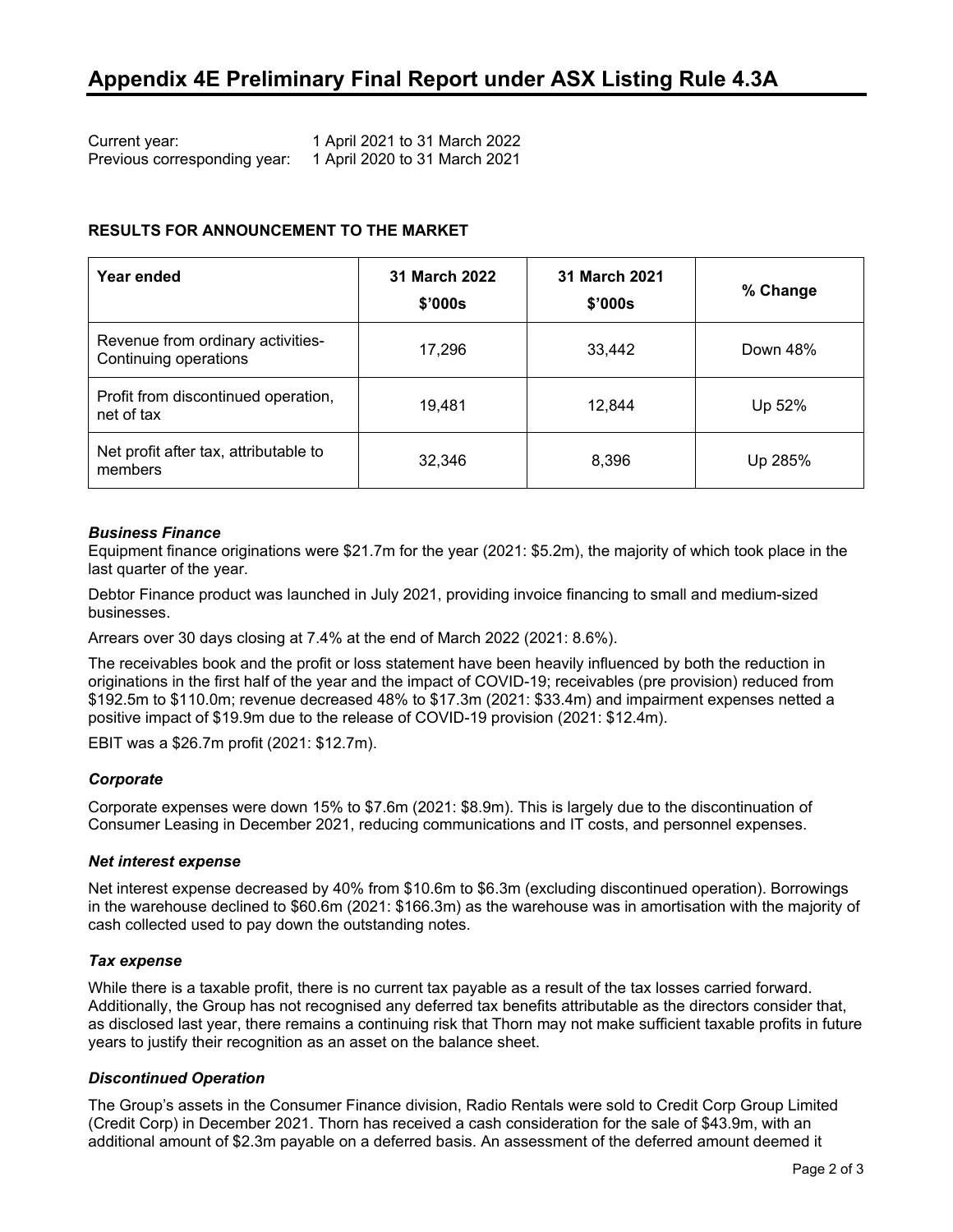highly improbable that the conditions to receive the amount will be met by the agreed timeline and hence the \$2.3m was not taken to revenue.

The sale consideration was offset by \$1.4m payable to Credit Corp for employees' leave liability transfer. Thorn and Credit Corp commenced a transitional services period of six months in December 2021, including the secondment and subsequent transfer of relevant employees. The profit on sale was reduced by the costs of sale and provisioning to record a net gain on sale of \$11.7m.

Before the sale completion on 20 December 2021, Consumer Finance recorded a profit after tax of \$7.7m (2021: \$12.8m including significant items).

| <b>DIVIDENDS</b>                                             | <b>Cents per ordinary</b><br>share | <b>Franked cents per</b><br>ordinary share |
|--------------------------------------------------------------|------------------------------------|--------------------------------------------|
| Special dividend (cents per share)                           | 7.0                                | 10.0                                       |
| Final dividend (declared, not yet provided at 31 March 2022) | 1.0                                | 1.4                                        |

The record date for the 2022 final dividend will be 7 July 2022. The payment date for the 2022 final dividend will be 25 July 2022. The Company's Dividend Reinvestment Plan (DRP) will apply to the final dividend, with a discount of 2.5% to the market price. It is expected that shares allocated under the DRP will be issued and allocated on the dividend payment date.

| <b>NET TANGIBLE ASSETS</b>             | 31 March 2022 | 31 March 2021 |
|----------------------------------------|---------------|---------------|
| Net tangible assets per ordinary share | 31 cents      | 28 cents      |

#### **Entities over which control has been gained or lost during the period**

Not applicable - the sale of the Group's assets in the Consumer Finance division, Radio Rentals was an asset sale, not an entity sale.

#### **Compliance statement**

The financial statements are in the process of being audited and will be released to ASX by 30 June 2022. There is not expected to be any dispute or qualification to the Company's financial report. The audit report will be made available with the Company's financial report.

#### **Further Information**

Refer to the attached financial report for all other disclosures in respect of the Appendix 4E.

Harry M'Golca

**Warren McLeland** Chairman

Date: 30 May 2022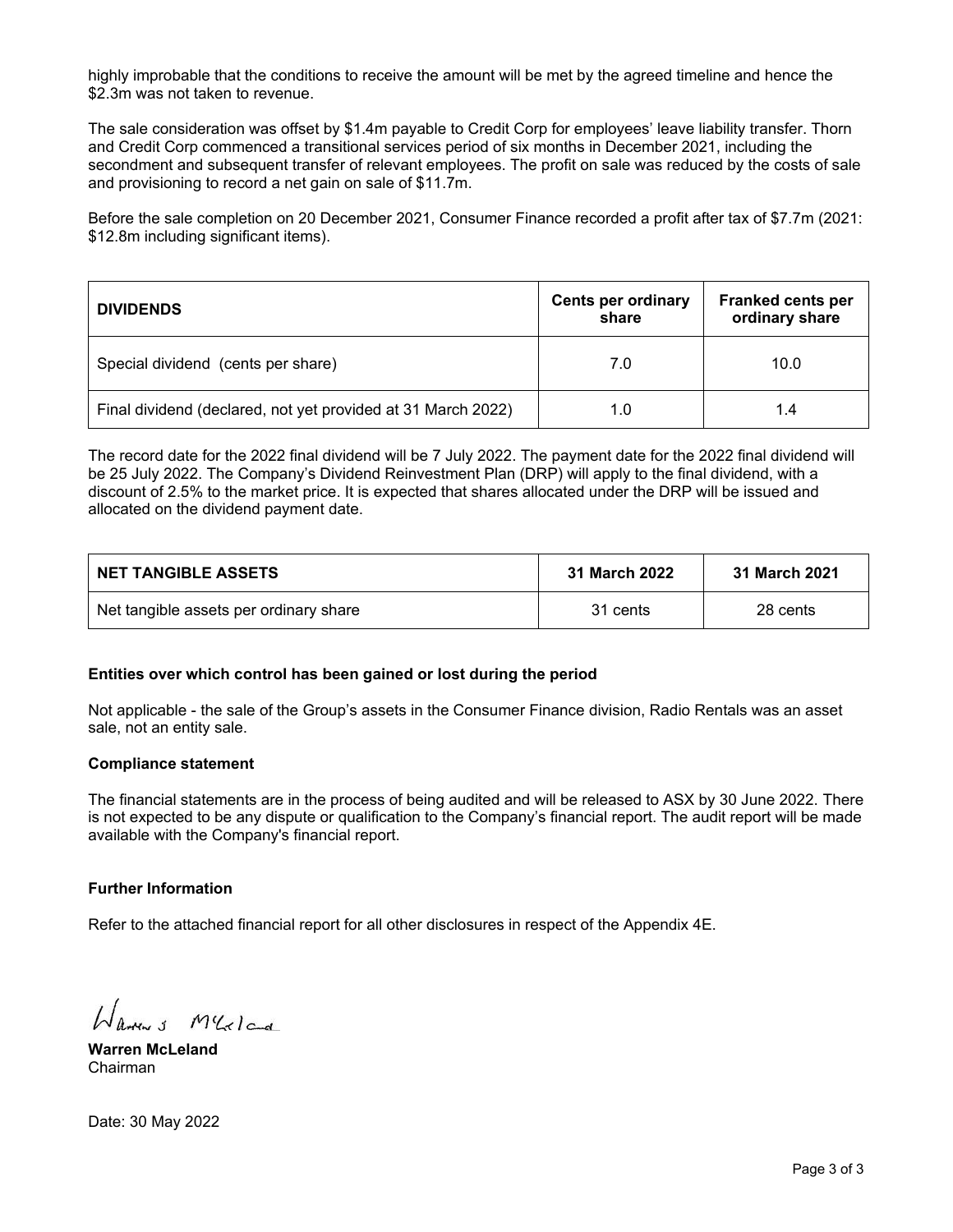

# Financial Report

# 31 March 2022

ACN 072 507 147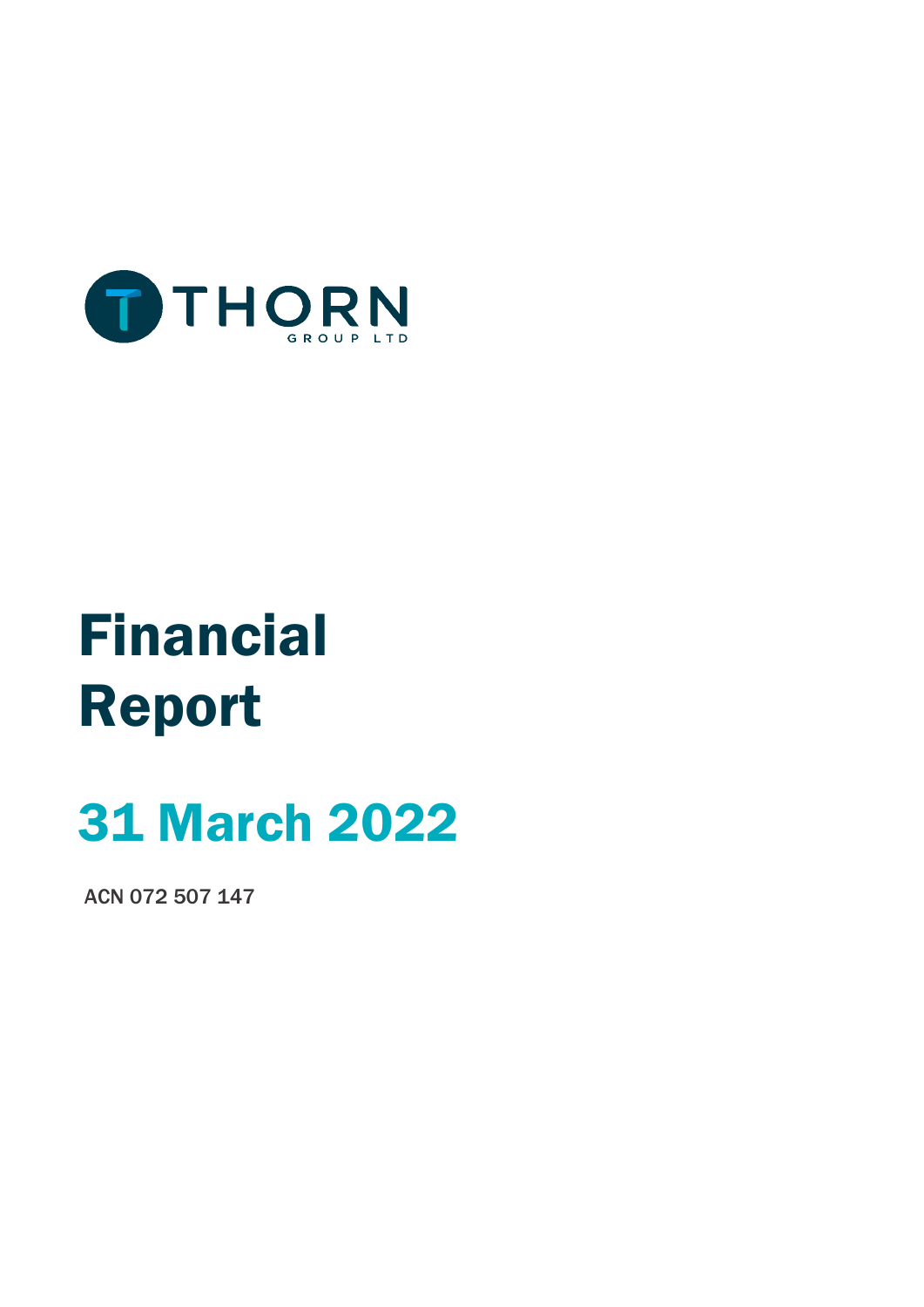# **CONSOLIDATED STATEMENT OF FINANCIAL POSITION** AS AT 31 MARCH 2022

| \$'000 AUD                                                                                    | <b>Notes</b>   | 2022                     | 2021      |
|-----------------------------------------------------------------------------------------------|----------------|--------------------------|-----------|
| <b>Continuing operations</b>                                                                  |                |                          |           |
| Interest revenue                                                                              |                | 15,490                   | 32,626    |
| Other revenue                                                                                 |                | 1,806                    | 816       |
| Revenue                                                                                       |                | 17,296                   | 33,442    |
| Employee benefit expense                                                                      | 18             | (14, 137)                | (13, 171) |
| Impairment losses on loans and receivables                                                    | 8              | 19,898                   | (12, 492) |
| Marketing expenses                                                                            |                | (359)                    | 76        |
| Property expenses                                                                             |                | 220                      | (422)     |
| Communication & IT expenses                                                                   |                | (3,832)                  | (4, 566)  |
| Insurance expenses                                                                            |                | (2,601)                  | (1,628)   |
| Legal expenses                                                                                |                | (1, 592)                 | (3,007)   |
| Other expenses                                                                                |                | (3, 462)                 | (922)     |
| Impairment of intangibles & property, plant and equipment                                     |                | (389)                    | (216)     |
| Recovery of impaired loan                                                                     |                |                          | 1,330     |
| Net gain on sale of financial asset                                                           |                | 119                      |           |
| Corporate expense allocation to Radio Rentals                                                 | $\overline{2}$ | 8,025                    | 7,745     |
| <b>Total operating expenses</b>                                                               |                | 1,890                    | (27, 273) |
|                                                                                               |                |                          |           |
| Earnings before interest and tax ('EBIT')                                                     |                | 19,186                   | 6,169     |
| Finance expenses                                                                              |                | (6, 321)                 | (10,617)  |
| Profit/(Loss) before income tax                                                               |                | 12,865                   | (4, 448)  |
| Income tax                                                                                    | 6              | $\overline{\phantom{a}}$ |           |
| Profit/(Loss) after tax for the year from continuing operations*                              |                | 12,865                   | (4, 448)  |
| <b>Discontinued operation</b>                                                                 |                |                          |           |
| Profit from discontinued operation, net of tax                                                | 15             | 19,481                   | 12,844    |
| Profit after tax for the year                                                                 |                | 32,346                   | 8,396     |
|                                                                                               |                |                          |           |
| Other comprehensive income - items that may be reclassified<br>subsequently to profit or loss |                |                          |           |
| Other comprehensive income                                                                    |                | 3,362                    | 2,601     |
| Income tax                                                                                    |                |                          |           |
| Other comprehensive income for the year                                                       |                | 3,362                    | 2,601     |
|                                                                                               |                |                          |           |
| Total comprehensive profit                                                                    |                | 35,708                   | 10,997    |
|                                                                                               |                |                          |           |
| <b>Earnings per share- Continuing Operations</b>                                              |                |                          |           |
| Basic earnings per share (cents)                                                              | 12             | 3.8                      | (1.4)     |
| Diluted earnings per share (cents)                                                            | 12             | 3.8                      | (1.4)     |
| <b>Earnings per share- Discontinued Operation</b>                                             |                |                          |           |
| Basic earnings per share (cents)                                                              | 12             | 5.7                      | 3.9       |
| Diluted earnings per share (cents)                                                            | 12             | 5.7                      | 3.9       |
| <b>Earnings per share</b>                                                                     |                |                          |           |
| Basic earnings per share (cents)                                                              | 12             | 9.5                      | 2.6       |
| Diluted earnings per share (cents)                                                            | 12             | 9.5                      | 2.5       |
|                                                                                               |                |                          |           |

*\* Restated to redirect the results of discontinued businesses, into one line above Profit after tax for the year. For details see note 15.*

*The Consolidated Statement of Profit or Loss and Other Comprehensive Income is to be read in conjunction with the accompanying notes.*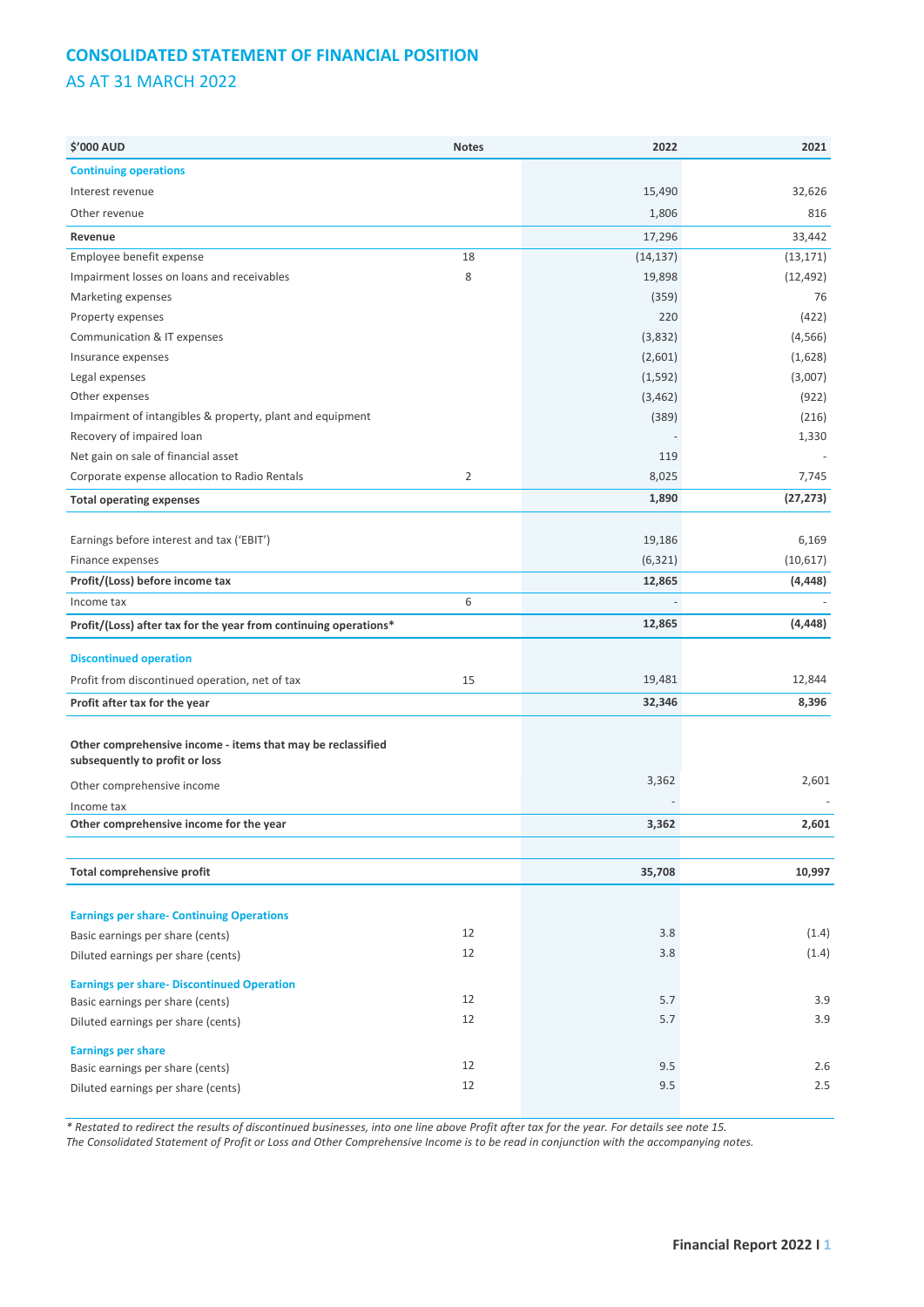# **CONSOLIDATED STATEMENT OF FINANCIAL POSITION** AS AT 31 MARCH 2022

| Assets<br><b>Current assets</b><br>Cash and cash equivalents<br>86,760<br>88,045<br>3<br>Trade and other receivables<br>67,093<br>34,984<br>$\overline{4}$<br>Prepayments and other assets<br>6,480<br>2,935<br>Inventories<br>128<br>Income tax receivable |
|-------------------------------------------------------------------------------------------------------------------------------------------------------------------------------------------------------------------------------------------------------------|
|                                                                                                                                                                                                                                                             |
|                                                                                                                                                                                                                                                             |
|                                                                                                                                                                                                                                                             |
|                                                                                                                                                                                                                                                             |
|                                                                                                                                                                                                                                                             |
|                                                                                                                                                                                                                                                             |
|                                                                                                                                                                                                                                                             |
| 158,201<br>128,224<br><b>Total current assets</b>                                                                                                                                                                                                           |
| Non-current assets                                                                                                                                                                                                                                          |
| Trade and other receivables<br>129,549<br>53,600<br>$\overline{4}$                                                                                                                                                                                          |
| Deferred tax assets                                                                                                                                                                                                                                         |
| Property, plant and equipment                                                                                                                                                                                                                               |
| Financial assets at fair value through other comprehensive income<br>1,000                                                                                                                                                                                  |
| Right of use asset                                                                                                                                                                                                                                          |
| 130,549<br>53,600<br><b>Total non-current assets</b>                                                                                                                                                                                                        |
| 288,750<br>181,824<br><b>Total assets</b>                                                                                                                                                                                                                   |
|                                                                                                                                                                                                                                                             |
| <b>Liabilities</b>                                                                                                                                                                                                                                          |
| <b>Current liabilities</b>                                                                                                                                                                                                                                  |
| Trade and other payables<br>8,700<br>15,723<br>5                                                                                                                                                                                                            |
| Lease liability<br>507<br>11                                                                                                                                                                                                                                |
| Loans and borrowings<br>78,203<br>45,276<br>10                                                                                                                                                                                                              |
| Employee benefits<br>5,090<br>3,951                                                                                                                                                                                                                         |
| Provisions<br>3,190<br>1,944<br>9                                                                                                                                                                                                                           |
| 100,328<br>62,267<br><b>Total current liabilities</b>                                                                                                                                                                                                       |
| <b>Non-current liabilities</b>                                                                                                                                                                                                                              |
| Loans and borrowings<br>88,100<br>15,315<br>10                                                                                                                                                                                                              |
| Lease liability<br>427                                                                                                                                                                                                                                      |
| Employee benefits<br>77<br>170                                                                                                                                                                                                                              |
| Derivative financial instruments<br>359<br>3,721<br>$\overline{7}$                                                                                                                                                                                          |
| Provisions<br>870<br>9                                                                                                                                                                                                                                      |
| 15,751<br>93,288<br><b>Total non-current liabilities</b>                                                                                                                                                                                                    |
| 193,616<br>78,018<br><b>Total liabilities</b>                                                                                                                                                                                                               |
| 95,134<br>103,806<br>Net assets                                                                                                                                                                                                                             |
|                                                                                                                                                                                                                                                             |
| Equity<br>Issued capital<br>157,843<br>158,049                                                                                                                                                                                                              |
| 11<br>Reserves<br>6,615<br>(3, 492)                                                                                                                                                                                                                         |
| $11\,$<br>Retained earnings<br>(60, 858)<br>(59, 217)                                                                                                                                                                                                       |
| 95,134<br>103,806<br><b>Total equity</b>                                                                                                                                                                                                                    |

*The Consolidated Statement of Financial Position is to be read in conjunction with the accompanying notes.*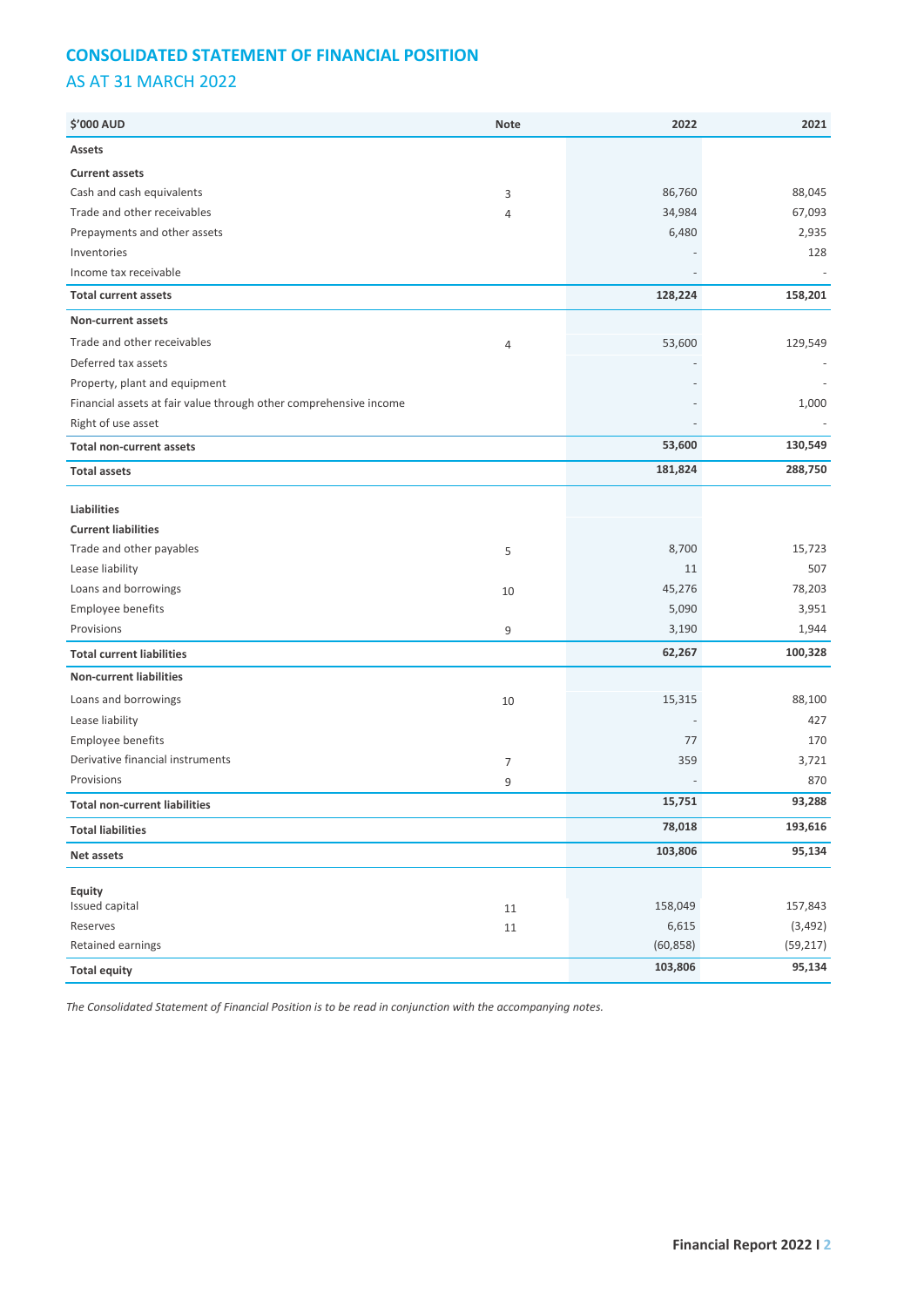# **CONSOLIDATED STATEMENT OF CHANGES IN EQUITY**

FOR THE YEAR ENDED 31 MARCH 2022

| \$'000 AUD                                       | Share capital | <b>Reserves</b>          | <b>Retained</b><br>earnings | <b>Total Equity</b> |
|--------------------------------------------------|---------------|--------------------------|-----------------------------|---------------------|
|                                                  |               |                          |                             |                     |
| Balance at 1 April 2020                          | 155,255       | (5, 912)                 | (43, 569)                   | 105,775             |
| <b>Total comprehensive income</b>                |               |                          |                             |                     |
| Net profit for the period                        | ٠             |                          | 8,396                       | 8,396               |
| Other comprehensive income                       | ٠             | 2,601                    | $\overline{a}$              | 2,601               |
| <b>Total comprehensive income</b>                | ٠             | 2,601                    | 8,396                       | 10,997              |
| <b>Transactions with owners of the company</b>   |               |                          |                             |                     |
| Issue of shares under dividend reinvestment plan | 2,588         | $\overline{\phantom{a}}$ |                             | 2,588               |
| Share-based payments transactions                | ٠             | (181)                    | 132                         | (49)                |
| Dividends to shareholders                        | ٠             |                          | (24, 176)                   | (24, 176)           |
| Total transactions with owners of the company    | 2,588         | (181)                    | (24, 044)                   | (21, 637)           |
| Balance at 31 March 2021                         | 157,843       | (3, 492)                 | (59, 217)                   | 95,134              |

| \$'000 AUD<br>Share capital                      |                          | <b>Reserves</b>          | Retained                 | <b>Total Equity</b> |
|--------------------------------------------------|--------------------------|--------------------------|--------------------------|---------------------|
|                                                  |                          | earnings                 |                          |                     |
|                                                  |                          |                          |                          |                     |
| Balance at 1 April 2021                          | 157,843                  | (3, 492)                 | (59, 217)                | 95,134              |
| <b>Total comprehensive income</b>                |                          |                          |                          |                     |
| Net profit for the period                        | $\overline{\phantom{a}}$ | 6,974                    | 25,372                   | 32,346              |
| Other comprehensive income                       |                          | 3,362                    |                          | 3,362               |
| <b>Total comprehensive income</b>                |                          | 10,336                   | 25,372                   | 35,708              |
| <b>Transactions with owners of the company</b>   |                          |                          |                          |                     |
| Issue of shares under dividend reinvestment plan | 491                      | $\overline{\phantom{a}}$ | $\overline{\phantom{a}}$ | 491                 |
| Shares buy-back program                          | (354)                    | $\overline{\phantom{a}}$ |                          | (354)               |
| Share-based payments transactions                | 69                       | (229)                    | 154                      | (6)                 |
| Dividends to shareholders                        | $\overline{\phantom{a}}$ | $\overline{\phantom{a}}$ | (27, 167)                | (27, 167)           |
| Total transactions with owners of the company    | 206                      | (229)                    | (27, 013)                | (27, 036)           |
| Balance at 31 March 2022                         | 158,049                  | 6,615                    | (60, 858)                | 103,806             |

*The Consolidated Statement of Changes in Equity is to be read in conjunction with the accompanying notes.*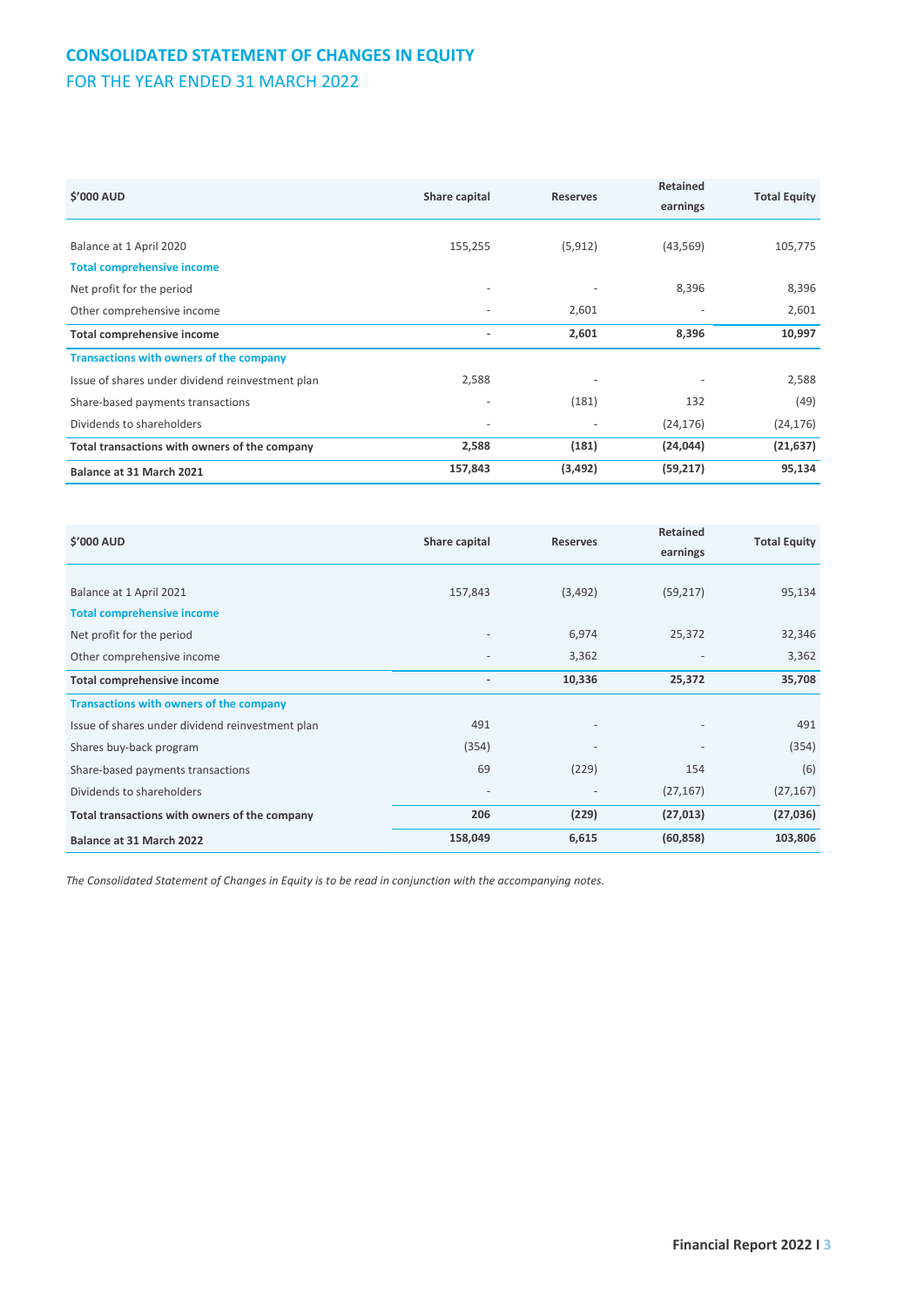## **CONSOLIDATED STATEMENT OF CASH FLOWS**

## FOR THE YEAR ENDED 31 MARCH 2022

| <b>\$'000 AUD</b>                                                                                 | 2022       | 2021       |
|---------------------------------------------------------------------------------------------------|------------|------------|
| Cash flows from operating activities                                                              |            |            |
| Cash receipts from customers (excluding interest)                                                 | 108,763    | 131,780    |
| Interest revenue received                                                                         | 16,623     | 32,001     |
| Cash received from liquidation of inventory                                                       |            |            |
| Cash paid to suppliers and employees                                                              | (40, 494)  | (31, 282)  |
| Equipment finance originations                                                                    | (24, 454)  | (5, 452)   |
| Cash generated from operations                                                                    | 60,438     | 127,047    |
| Net borrowing costs                                                                               | (6, 422)   | (11,076)   |
| Income tax refund                                                                                 |            | 3,051      |
| Net cash from operating activities                                                                | 54,016     | 119,022    |
|                                                                                                   |            |            |
| Cash flows from investing activities<br>Acquisition of property, plant and equipment and software | (257)      | (107)      |
| Sale/(Acquisition) of financial asset                                                             | 1,154      | (1,000)    |
| Net cash from investing activities                                                                | 897        | (1, 107)   |
|                                                                                                   |            |            |
| Cash flows from financing activities                                                              |            |            |
| Proceeds from borrowings                                                                          |            | 11,339     |
| Repayment of borrowings                                                                           | (105, 711) | (138, 582) |
| Repayment of lease liabilities                                                                    | (247)      | (382)      |
| Proceeds from issues of shares                                                                    | 491        | 2,588      |
| Dividends paid                                                                                    | (27, 521)  | (24, 176)  |
| Net cash from financing activities                                                                | (132, 988) | (149, 213) |
| Net increase in cash and cash equivalents-continuing operations                                   | (78, 075)  | (31, 298)  |
| Net increase in cash and cash equivalents from discontinued operation<br>15                       | 76,790     | 69,724     |
| Cash and cash equivalents at April 1                                                              | 88,045     | 49,619     |
| Cash and cash equivalents at 31 March                                                             | 86,760     | 88,045     |
|                                                                                                   |            |            |

*The Consolidated Statement of Cash Flows is to be read in conjunction with the accompanying notes.*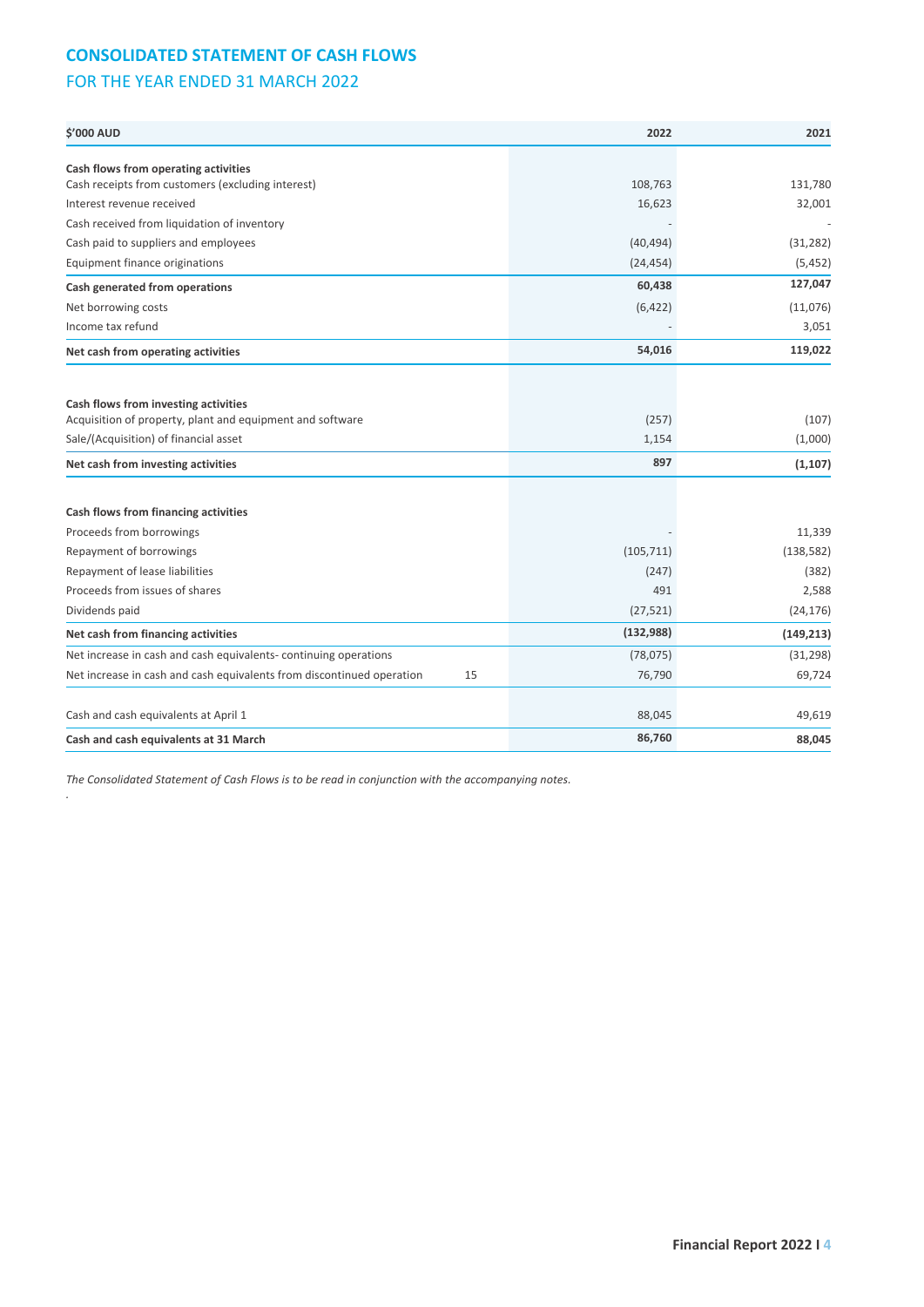## **CONSOLIDATED STATEMENT OF CASH FLOWS**

## FOR THE YEAR ENDED 31 MARCH 2022

### *Reconciliation of cash flows from operating activities*

| <b>S'000 AUD</b>                                                                          | 2022      | 2021    |
|-------------------------------------------------------------------------------------------|-----------|---------|
| <b>Profit after tax</b>                                                                   | 32,346    | 8,396   |
| <b>Adjustments for:</b>                                                                   |           |         |
| Impairment and net gain on modification of lease liability                                | 389       | (1,217) |
| Equity settled transactions                                                               | (39)      | (49)    |
| Proceeds on sale of investment and discontinued operation                                 | (43, 876) |         |
| Other adjustments                                                                         | (131)     | 78      |
| Operating loss before changes in working capital and provisions                           | (11, 311) | 7,208   |
| Changes in working capital and provisions, net of the effects of the sale of subsidiaries |           |         |
| Decrease in trade and other receivables                                                   | 108,058   | 193,201 |
| (Increase) in prepayments and other assets                                                | (3, 545)  | (40)    |
| Decrease in inventories                                                                   | 128       | 7,847   |
| (Decrease)/increase in deferred tax liability                                             |           |         |
| Decrease in income tax receivables                                                        |           | 3,051   |
| (Decrease)/Increase in trade and other payables                                           | (7,023)   | 1,147   |
| Increase/(Decrease) in provisions and employee benefits                                   | 1,422     | (2,510) |
| Net cash from operating activities                                                        | 87,729    | 209,904 |
| 15<br>Net cash from operating activities-discontinued operation                           | 33,713    | 90,882  |
| Net cash from operation activities – continuing operations                                | 54,016    | 119,022 |

*The Consolidated Statement of Cash Flows is to be read in conjunction with the accompanying notes.*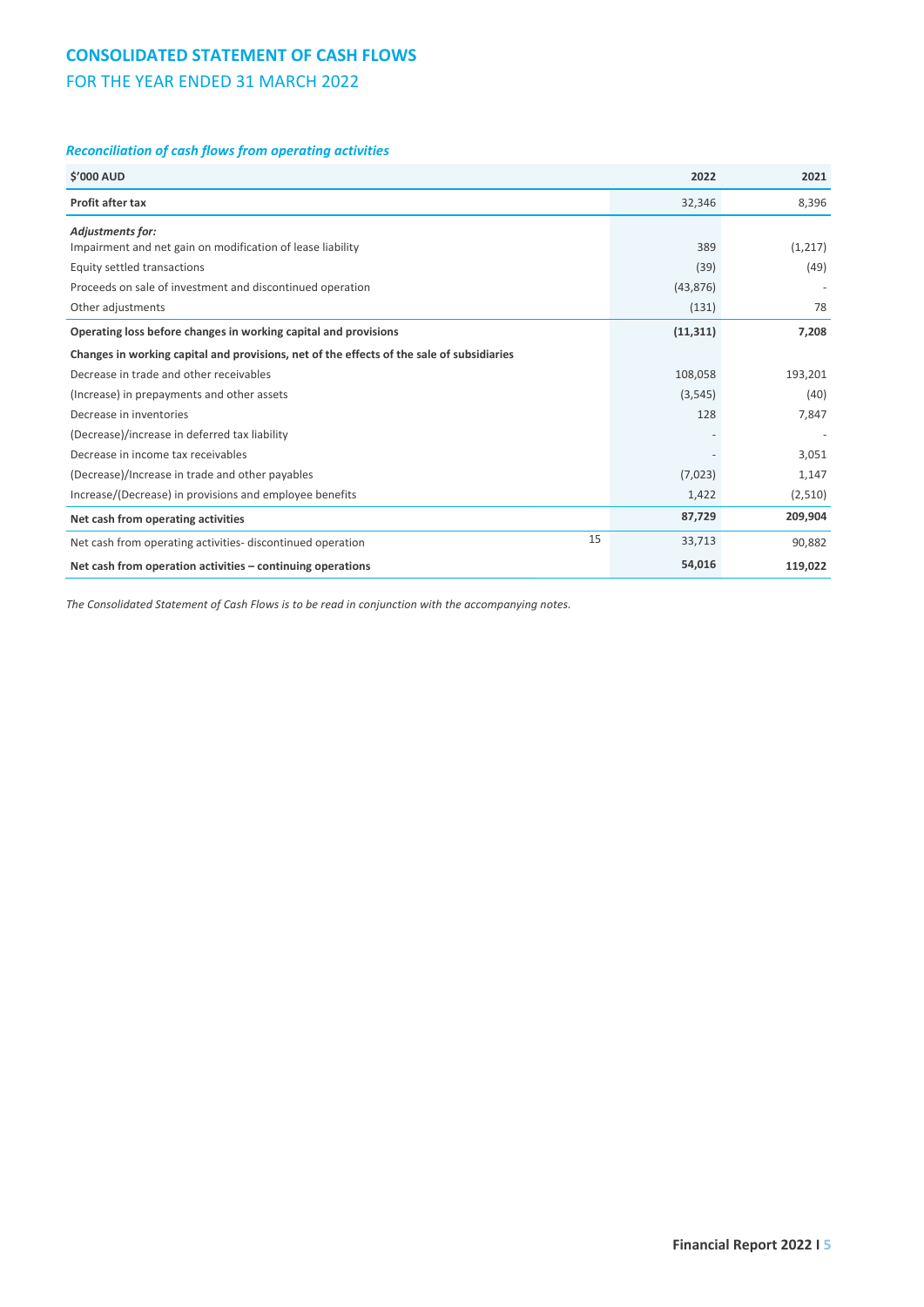#### **1. SIGNIFICANT ACCOUNTING POLICIES**

Thorn Group Limited (the 'Company' or 'Thorn') is a for-profit company domiciled in Australia. The address of the Company's registered office is Ground Floor, 320 Pitt Street, Sydney, NSW, 2000. The consolidated financial statements of the Company as at and for the financial year ended 31 March 2022 comprise the Company and its subsidiaries (together referred to as the 'Group' or 'consolidated entity'). Thorn is a financial services group providing commercial finance to small and medium-sized enterprises and consumer finance.

#### *(a) Statement of Compliance*

The consolidated financial statements are general purpose financial statements which have been prepared in accordance with Australian Accounting Standards ('AASBs') adopted by the Australian Accounting Standards Board ('AASB') and the Corporations Act 2001. The consolidated financial statements comply with International Financial Reporting Standards ('IFRSs') adopted by the International Accounting Standards Board ('IASB').

The consolidated financial statements were approved by the Board of Directors on 30 May 2022.

#### *(b) Basis of Preparation*

The consolidated financial statements are presented in Australian dollars, which is the Company's functional currency.

The consolidated financial statements have been prepared on a historical cost basis except for derivative financial instruments which are measured at fair value.

The Company is of a kind referred to in ASIC Instrument 2016/191 issued by the Australian Securities & Investments Commission and in accordance with that Instrument, amounts in the financial report and directors' report have been rounded off to the nearest thousand dollars, unless otherwise stated.

The preparation of the consolidated financial statements in conformity with Australian Accounting Standards requires management to make judgements, estimates and assumptions that affect the application of accounting policies and the reported amounts of assets, liabilities, income and expenses. The estimates and associated assumptions are based on historical experience and various other factors that are believed to be reasonable under the circumstances, the results of which form the basis of making the judgements about carrying values of assets and liabilities that are not readily apparent from other sources. Actual results may differ from these estimates. These accounting policies have been consistently applied by each entity in the consolidated entity.

The estimates and underlying assumptions are reviewed on an ongoing basis. Revisions to accounting estimates are recognised in the period in which the estimate is revised if the revision affects only that period or in the period of the revision and future periods if the revision affects both current and future periods.

In particular, information about significant areas of estimation, uncertainties and critical judgements in applying accounting policies that have the most significant effect on the amounts recognised in the financial statements include the following:

(i) Determination of expected credit losses of receivables and provisions. See note 8.

The notes include information which is required to understand the financial statements and is material and relevant to the operations, financial position and performance of the Group. Information is considered material and relevant if:

(i) The amount is significant because of its size or nature;

(ii) It is important for understanding the results of the Group or changes in the Group's business; and

(iii) It relates to an aspect of the Group's operations that is important to its future operations.

The ongoing COVID-19 pandemic has increased the estimation uncertainty in the preparation of these consolidated financial statements.

The estimation uncertainty is associated with:

(iv) the extent and duration of the expected economic downturn. This includes the disruption to capital markets, deteriorating availability of credit, liquidity concerns, increasing unemployment, declines in consumer discretionary spending, reductions in production because of decreased demand, and other restructuring activities; and

(v) the effectiveness of government and central bank measures that have and may continue to be put in place to support businesses and consumers through this disruption and economic downturn.

The Group has developed expected credit loss estimates in these consolidated financial statements based on forecasts of economic conditions which reflect expectations and assumptions as at 31 March 2022 about future events that the directors believe are reasonable in the circumstances. There is a considerable degree of judgement involved in preparing forecasts. The underlying assumptions are subject to uncertainties which are often outside the control of the Group. Accordingly, actual economic conditions are likely to be different from those forecast since anticipated events frequently do not occur as expected, and the effect of those differences may significantly impact accounting estimates included in these financial statements.

The impact of the COVID-19 pandemic on the Group's expected credit loss estimates is disclosed and further explained in note 8 to the consolidated financial statements. Readers should carefully consider these disclosures in light of the inherent uncertainty described above.

The directors have prepared the consolidated financial statements on a going concern basis, which assumes continuity of normal business activities and the realisation of assets and the settlement of liabilities in the ordinary course of business.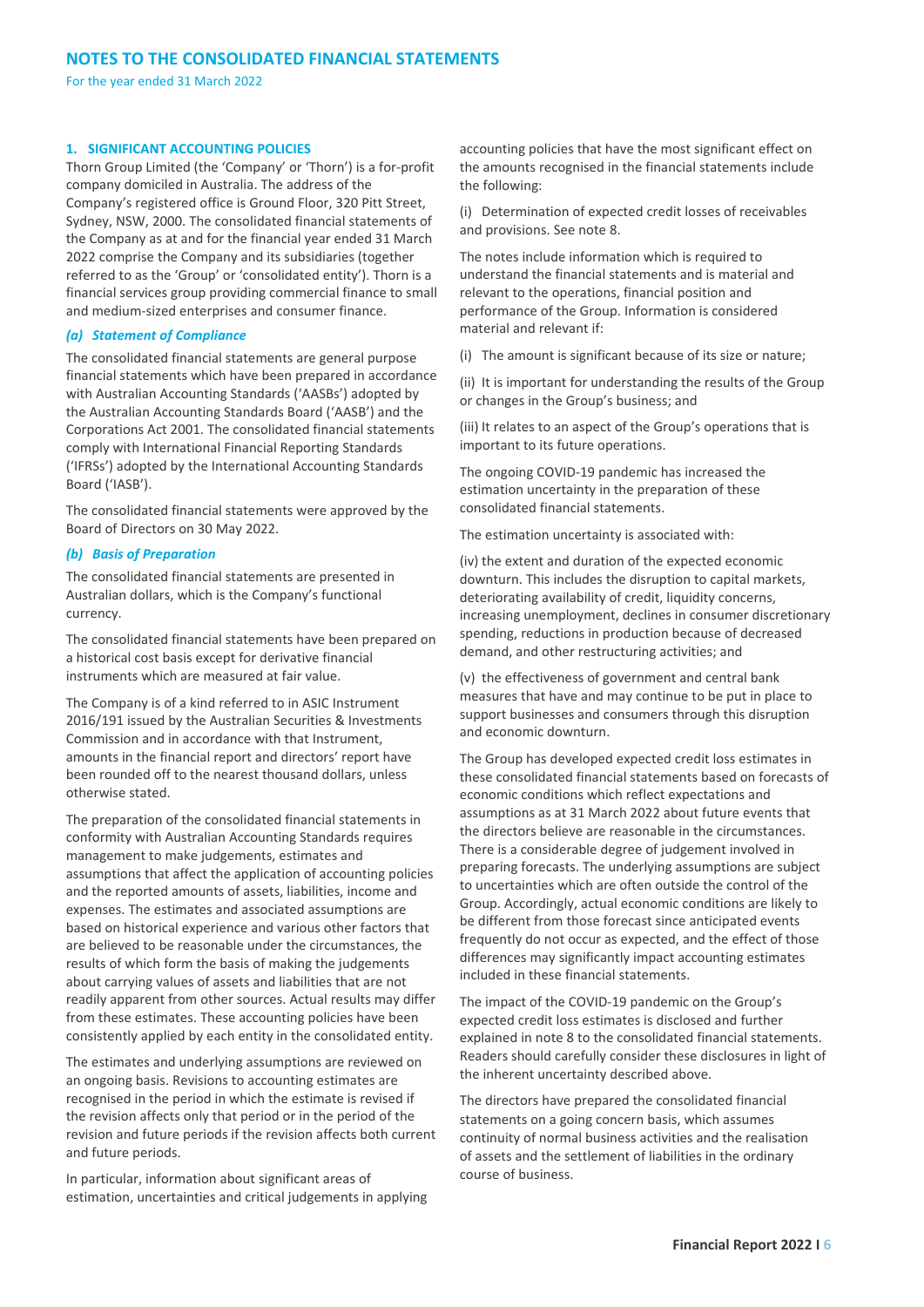#### *Accounting Policies*

Accounting policies have been included within the underlying notes with which they relate where possible. The balance of accounting policies are detailed below:

#### *(c) Inventories*

The costs of individual items of inventory are determined using weighted average costs less volume rebates received. Inventory is valued at the lower of cost or net realisable value. Net realisable value is the estimated selling price in the ordinary course of business less the estimated costs necessary to make the sale.

#### *(d) Revenue*

The major components of revenue are recognised as follows:

- (i) Finance lease sales revenue is recognised at the time the rental contract is entered into based on the fair value of the leased item, or if lower, the present value of the lease payments discounted using a market rate of interest.
- (ii) Interest revenue is calculated and charged on the outstanding loan or lease balance and recognised on an accrual basis using the effective and implicit interest rate method respectively.
- (iii) Other revenue includes late fees, establishment fees, termination fees and other non-lease related income.

#### *(e) Cost of Sales*

Finance lease costs of sales comprise the cost of the item sold as well as other costs associated with the transaction such as incentives offered to customers.

#### *(f) Finance expenses*

Finance expenses comprise interest expense on lease liabilities, interest expense on borrowings, interest rate hedge costs and the amortisation of deferred borrowing costs. All borrowing costs are recognised in the profit or loss using the effective interest rate method.

#### *(g) Impairment*

#### *Non-Financial Assets*

In accordance with AASB 136 the carrying amounts of the consolidated entity's assets within the scope of the standard, are reviewed at each balance date to determine whether there is any indication of impairment. If any such indication exists, the asset's recoverable amount is estimated.

The recoverable amount of an asset or cash-generating unit is the greater of its value in use and its fair value less costs to sell. In assessing the recoverable amount the estimated future cash flows are discounted to their present value using a pre-tax discount rate that reflects current market assessments of the time value of money and the risks specific to the asset.

For the purpose of impairment testing, assets are grouped together into the smallest group of assets that generates cash inflows from continuing use that are largely independent of the cash inflows of other assets or groups of assets (the 'cashgenerating units'). The assets acquired in a business combination, for the purpose of impairment testing, are allocated to cash-generating units that are expected to benefit from the synergies of the combination.

An impairment loss is recognised whenever the carrying amount of an asset or its cash-generating unit exceeds its recoverable amount. Impairment losses are recognised in the profit or loss statement, unless an asset has previously been re-valued, in which case the impairment loss is recognised as a reversal to the extent of that previous revaluation with any excess recognised through profit or loss.

Impairment losses recognised in respect of cash-generating units are allocated first to reduce the carrying amount of any goodwill allocated to cash-generating units (group of units) and then, to reduce the carrying amount of the other assets in the unit (group of units) on a pro-rata basis.

#### *(h) Goods and Services Tax*

Revenue, expenses and assets are recognised net of the amount of goods and services tax (GST), except where the amount of GST incurred is not recoverable from the taxation authority. In these circumstances, the GST is recognised as part of the cost of acquisition of the asset or as part of the expense.

Receivables and payables are stated with the amount of GST included. The net amount of GST recoverable from, or payable to, the ATO is included as a current asset or liability in the statement of financial position.

Cash flows are included in the statement of cash flows on a gross basis. The GST components of cash flows arising from investing and financing activities which are recoverable from, or payable to, the ATO are classified as operating cash flows.

#### *(i) Changes in Accounting Policy*

A number of new or amended standards became applicable for the current reporting period. The Group did not have to change its accounting policies or make retrospective adjustments as a result of adopting these standards.

#### *(j) New Standards and Interpretations Adopted*

The AASB has issued AASB 2020-8 Amendments to Australian Accounting Standards – Interest Rate Benchmark Reform – Phase 2, which is an amendment in response to the IBOR reforms. The reform provides an amendment to AASB 9, 139, 7 and 16. The standard is effective for the current reporting period.

#### *(k) Reclassification of comparative financial information*

During the period, the Group has completed the sale of assets from the Consumer Finance division. The comparative information in the statement of profit or loss and other comprehensive income and statement of cash flow have been reclassified to present the items belonging to Consumer Finance as a single line item (discontinued operation). Refer to note 15 for details on adjustments to these statements.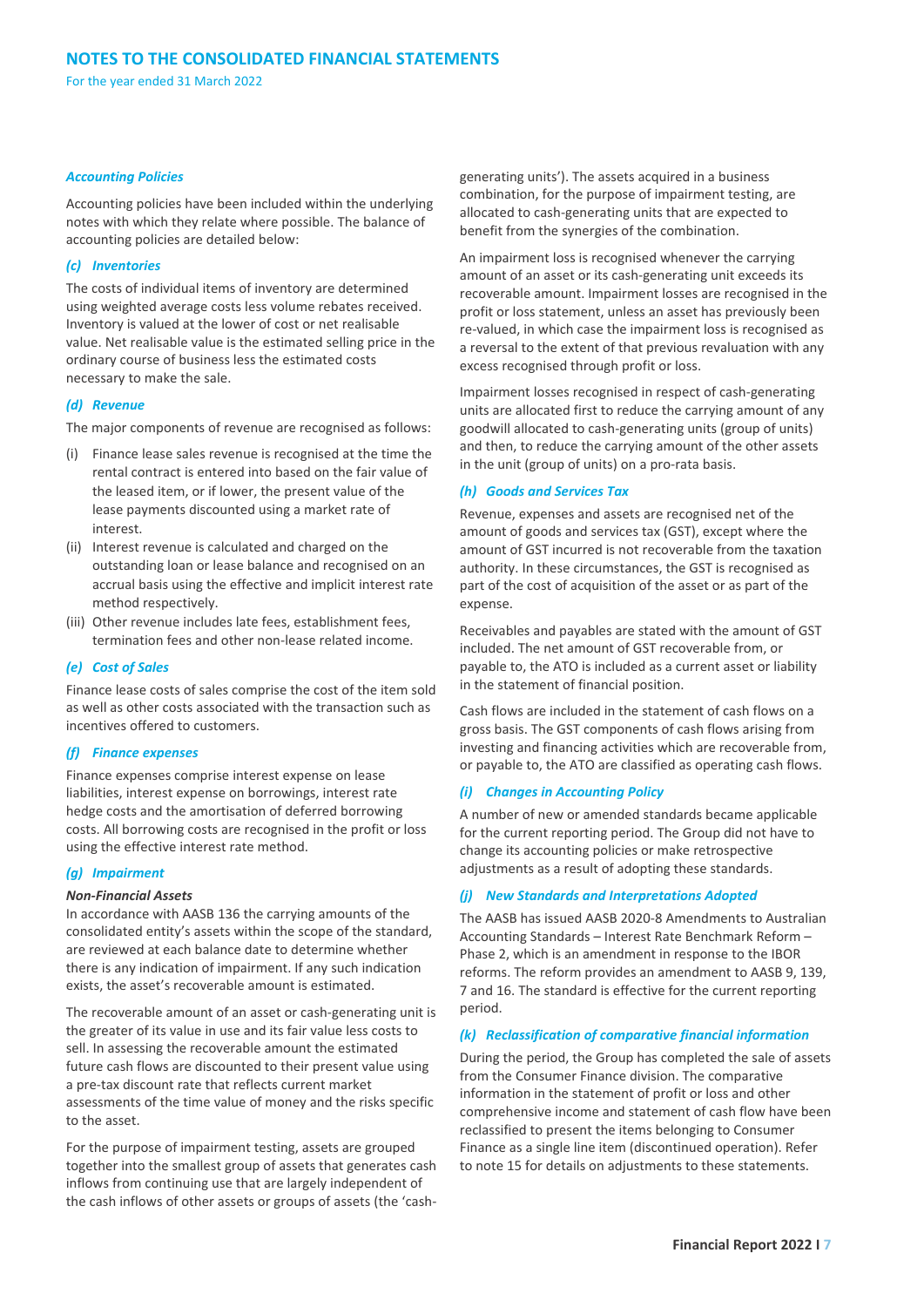#### **2. SEGMENT REPORTING**

The Board and the CEO (together the chief operating decision makers) monitor the operating results of the two reportable segments, which are the Consumer Finance division and the Business Finance division.

On 20 December 2021, the Group completed the sale of assets from the Consumer Finance division to Credit Corp. This division was disclosed as discontinued operation, with comparatives in 2021 restated in the Consolidated Statement of Profit or Loss & Other Comprehensive Income to show the impact of the sold assets.

Segment performance is evaluated based on operating profit or loss. Income tax expense are not allocated to operating segments, as this type of activity is managed on a group basis.

| 2022<br>\$'000 AUD                     | <b>Consumer Finance</b><br>(Discontinued<br>operation) | <b>Business Finance</b> | Corporate | Consolidated |
|----------------------------------------|--------------------------------------------------------|-------------------------|-----------|--------------|
| Sales Revenue                          | 6,411                                                  |                         |           | 6,411        |
| <b>Interest Revenue</b>                | 22,943                                                 | 15,490                  |           | 38,433       |
| Other                                  | 4,567                                                  | 1,806                   |           | 6,373        |
| <b>Total Segment revenue</b>           | 33,921                                                 | 17,296                  |           | 51,217       |
| Net gain on sale of financial asset    |                                                        |                         | 119       | 119          |
| Operating expenses                     | (18, 104)                                              | 13,423                  | (19, 288) | (23,969)     |
| Corporate re-allocation of expenses    | (8,025)                                                | (3,883)                 | 11,908    |              |
| <b>EBITDA</b>                          | 7,792                                                  | 26,836                  | (7, 261)  | 27,367       |
| Depreciation and amortisation          |                                                        |                         |           |              |
| Impairment                             | (13)                                                   | (153)                   | (236)     | (402)        |
| Gain on sale of discontinued operation | 11,736                                                 |                         |           | 11,736       |
| <b>EBIT</b>                            | 19,515                                                 | 26,683                  | (7, 497)  | 38,701       |
| Finance expense                        | (34)                                                   | (6, 321)                |           | (6, 355)     |
| Profit before tax                      | 19,481                                                 | 20,362                  | (7, 497)  | 32,346       |
|                                        |                                                        |                         |           |              |
| Segment assets                         |                                                        | 109,323                 | 72,501    | 181,824      |
| <b>Segment liabilities</b>             |                                                        | (68, 977)               | (9,041)   | (78, 018)    |

|                                             | <b>Consumer Finance</b>  |                          |           |                          |
|---------------------------------------------|--------------------------|--------------------------|-----------|--------------------------|
| 2021                                        | (Discontinued            | <b>Business Finance</b>  | Corporate | Consolidated             |
| \$'000 AUD                                  | operation)               |                          |           |                          |
| Sales Revenue                               | 6,037                    | $\overline{\phantom{a}}$ | ٠         | 6,037                    |
| Interest Revenue                            | 58,375                   | 32,626                   |           | 91,001                   |
| Other                                       | 6,280                    | 816                      |           | 7,096                    |
| <b>Total Segment revenue</b>                | 70,692                   | 33,442                   | ٠         | 104,134                  |
| Recovery of impaired loan                   |                          |                          | 1,330     | 1,330                    |
| Operating expenses                          | (50, 809)                | (20, 197)                | (15, 935) | (86, 941)                |
| Corporate re-allocation of expenses         | (7, 745)                 | (700)                    | 8,445     |                          |
| <b>EBITDA</b>                               | 12,138                   | 12,545                   | (6, 160)  | 18,523                   |
| Net gain on modification of lease liability | 1,433                    | $\overline{\phantom{a}}$ | ٠         | 1,433                    |
| Depreciation and amortisation               | $\overline{\phantom{a}}$ | $\overline{\phantom{a}}$ |           | $\overline{\phantom{a}}$ |
| Impairment                                  |                          | ٠                        | (216)     | (216)                    |
| <b>EBIT</b>                                 | 13,571                   | 12,545                   | (6, 376)  | 19,740                   |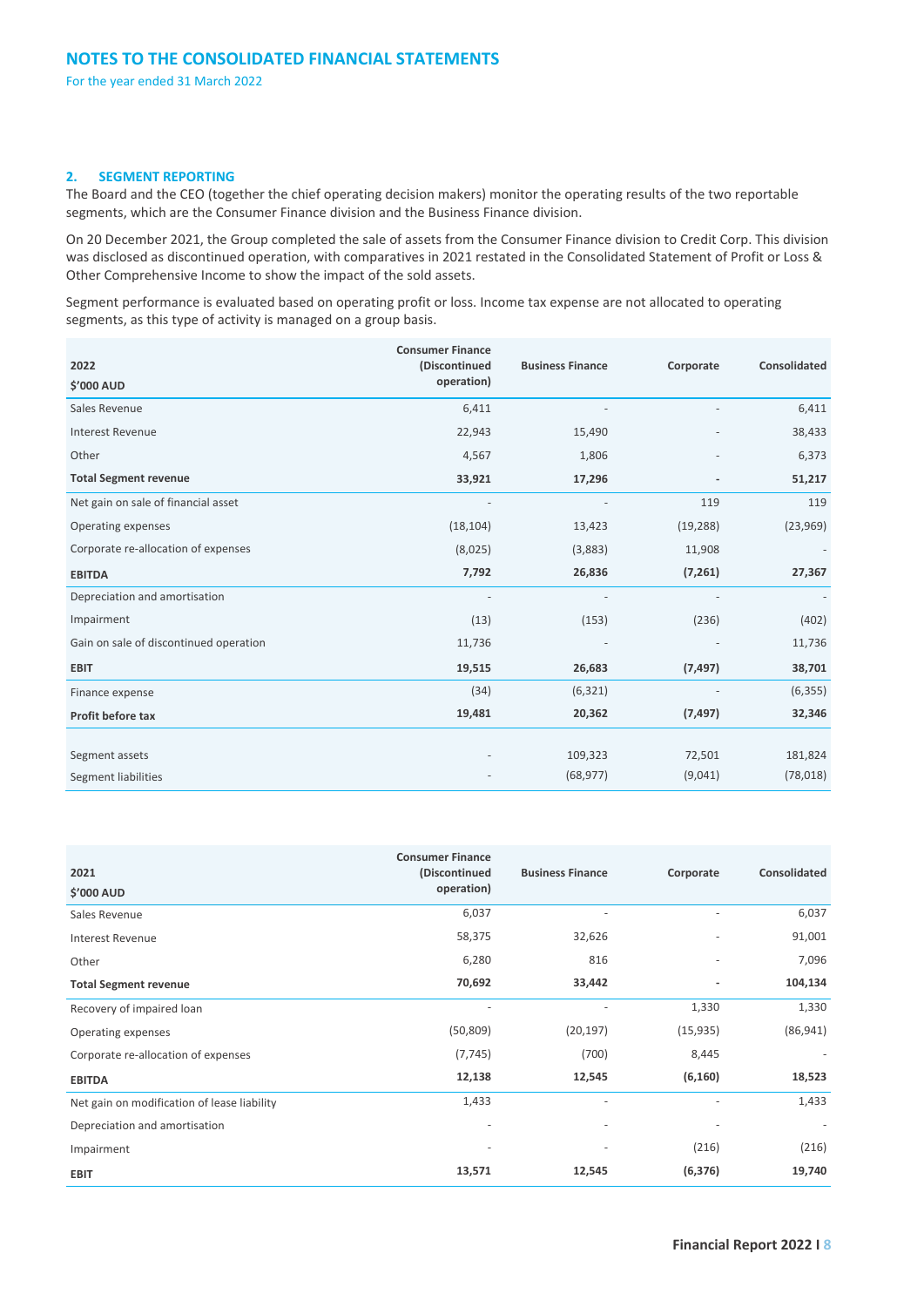## **NOTES TO THE CONSOLIDATED FINANCIAL STATEMENTS**

For the year ended 31 March 2022

| Finance expense     | (727)     | (10,617)   | ٠                        | (11, 344)  |
|---------------------|-----------|------------|--------------------------|------------|
| Profit before tax   | 12,844    | 1,928      | (6, 376)                 | 8,396      |
|                     |           |            |                          |            |
| Segment assets      | 52,146    | 167,304    | 69,300                   | 288,750    |
| Segment liabilities | (20, 946) | (172, 670) | $\overline{\phantom{0}}$ | (193, 616) |

#### **Reconciliations of reportable segment to IFRS measures**

| <b>\$'000 AUD</b>                                                | 2022      | 2021      |
|------------------------------------------------------------------|-----------|-----------|
| Revenue                                                          |           |           |
| Total revenue for reportable segments                            | 51,217    | 104,134   |
| Elimination of discontinued operations                           | (33, 921) | (70, 692) |
| <b>Consolidated Revenue</b>                                      | 17,296    | 33,442    |
| Profit before tax                                                |           |           |
| Total profit before tax for reportable segments                  | 32,346    | 8,396     |
| Elimination of discontinued operations                           | (19, 481) | (12, 844) |
| Consolidated profit/(loss) before tax from continuing operations | 12,865    | (4, 448)  |

#### **Reconciliations of corporate re-allocation expenses**

During the year, the Group re-allocated a portion of the gross corporate expenses to each business division. In 2022, \$8.0m was allocated to the Consumer Finance division (2021: \$7.7m). Some of these costs will still be incurred in the future years as corporate expenses even though Consumer Finance has been discontinued. The breakdown of the allocated costs are as below.

| 2022                                  |                         |                         |
|---------------------------------------|-------------------------|-------------------------|
| <b>\$'000 AUD</b>                     | <b>Consumer Finance</b> | <b>Business Finance</b> |
| Employee benefit expense              | (4, 393)                | (2,481)                 |
| Property expenses                     | (305)                   | (77)                    |
| Communication & IT expenses           | (2,489)                 | (631)                   |
| Legal fees                            | (266)                   | (213)                   |
| Other expenses                        | (572)                   | (481)                   |
| Total corporate expenses re-allocated | (8,025)                 | (3,883)                 |

| 2021                                  |                         |                          |
|---------------------------------------|-------------------------|--------------------------|
| <b>\$'000 AUD</b>                     | <b>Consumer Finance</b> | <b>Business Finance</b>  |
|                                       |                         |                          |
| Employee benefit expense              | (3,738)                 | (696)                    |
| Property expenses                     | (3)                     | ۰                        |
| Communication & IT expenses           | (3,208)                 | (4)                      |
| Legal fees                            | (378)                   | $\overline{\phantom{a}}$ |
| Other expenses                        | (418)                   | ۰                        |
| Total corporate expenses re-allocated | (7, 745)                | (700)                    |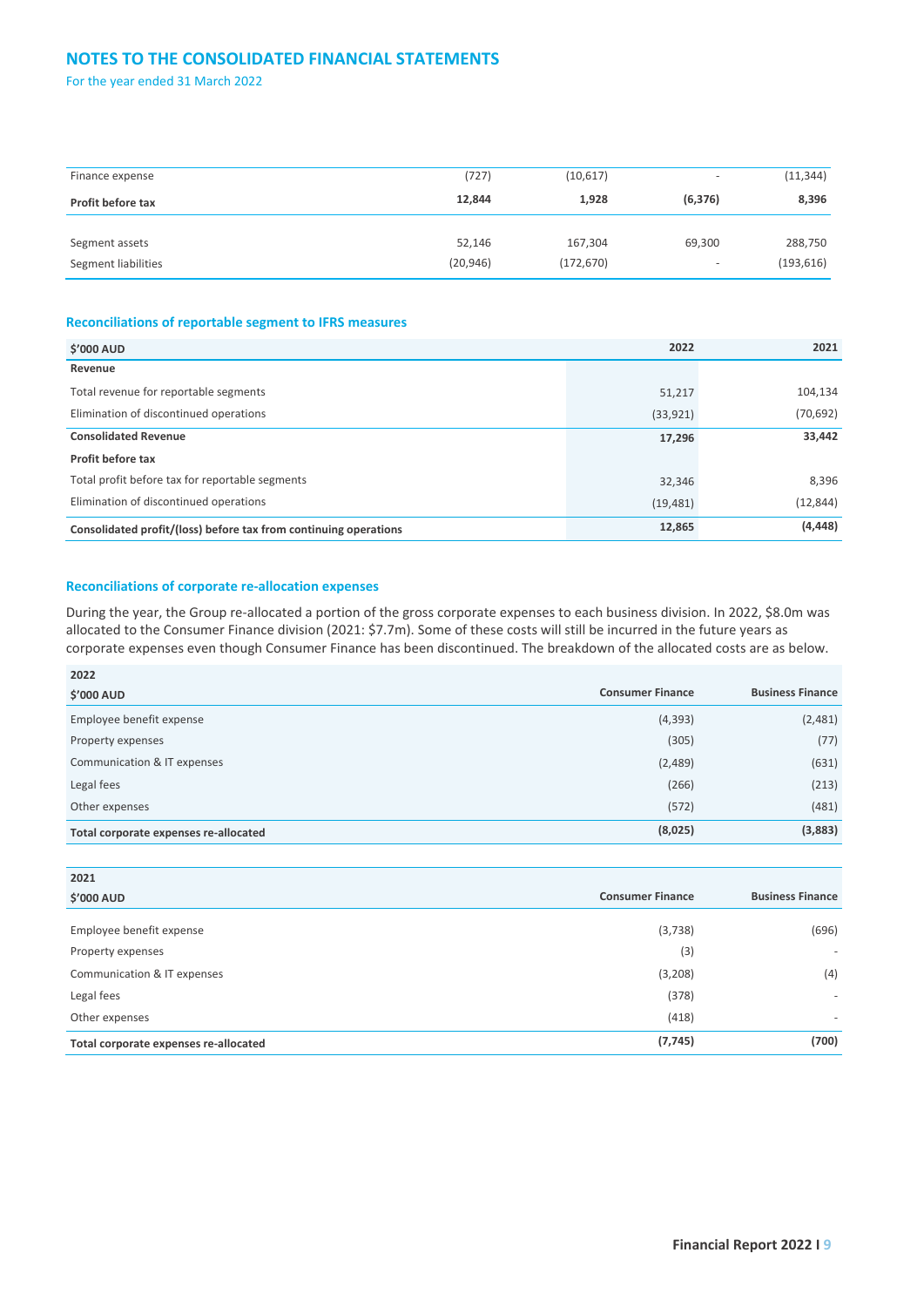#### **3. CASH AND CASH EQUIVALENTS**

| <b>\$'000 AUD</b>         | 2022                     | 2021                     |
|---------------------------|--------------------------|--------------------------|
| Bank balances             | 86,760                   | 88,045                   |
| Call deposits             | $\overline{\phantom{a}}$ | $\overline{\phantom{0}}$ |
| Cash and cash equivalents | 86,760                   | 88,045                   |

Included in cash is an amount of \$18,705,000 (2021: \$19,745,000) held as part of the consolidated entity's funding arrangements that are not available to the consolidated entity. This cash is held within the warehouse and as such, is under the control of the Trustee. Within this balance, \$6,973,605 is held in an excess spread reserve account as collateral. Free cash is \$68,055,000 (2021: \$68,300,000) as at 31 March 2022.

#### **4. TRADE AND OTHER RECEIVABLES**

| <b>\$'000 AUD</b>         | 2022   | 2021    |
|---------------------------|--------|---------|
| Current                   |        |         |
| Trade receivables         | 2,431  | 6,932   |
| Finance lease receivables | 8,805  | 30,719  |
| Loan receivables          | 23,748 | 29,442  |
|                           | 34,984 | 67,093  |
| Non-current               |        |         |
| Finance lease receivables | 9,533  | 57,860  |
| Loan receivables          | 44,067 | 71,689  |
|                           | 53,600 | 129,549 |

Finance lease receivables are recognised at the present value of the minimum lease payments less impairment losses. The present value is calculated by discounting the minimum lease payments due, at the interest rate implicit in the lease. At the balance date, there was approximately \$40,460 (2021: \$41,000) of unguaranteed residual value in the finance lease receivables balance.

Trade receivables and loan receivables are stated at their amortised cost less impairment losses. The consolidated entity's exposure to credit risk and impairment losses related to trade and other receivables is disclosed in note 8.

#### **5. TRADE AND OTHER PAYABLES**

| <b>\$'000 AUD</b> | 2022  | 2021   |
|-------------------|-------|--------|
| Trade payables    | 103   | 425    |
| Other payables    | 8,597 | 15,298 |
|                   | 8,700 | 15,723 |

Trade payables are unsecured and are usually paid within 30 days of recognition. Other payables consists of employee leave transfer to Credit Corp, marketing accruals, refundable deposits for the Business Finance division and other general accruals. The carrying amounts of trade and other payables are considered to be the same as their fair values, due to their short-term nature.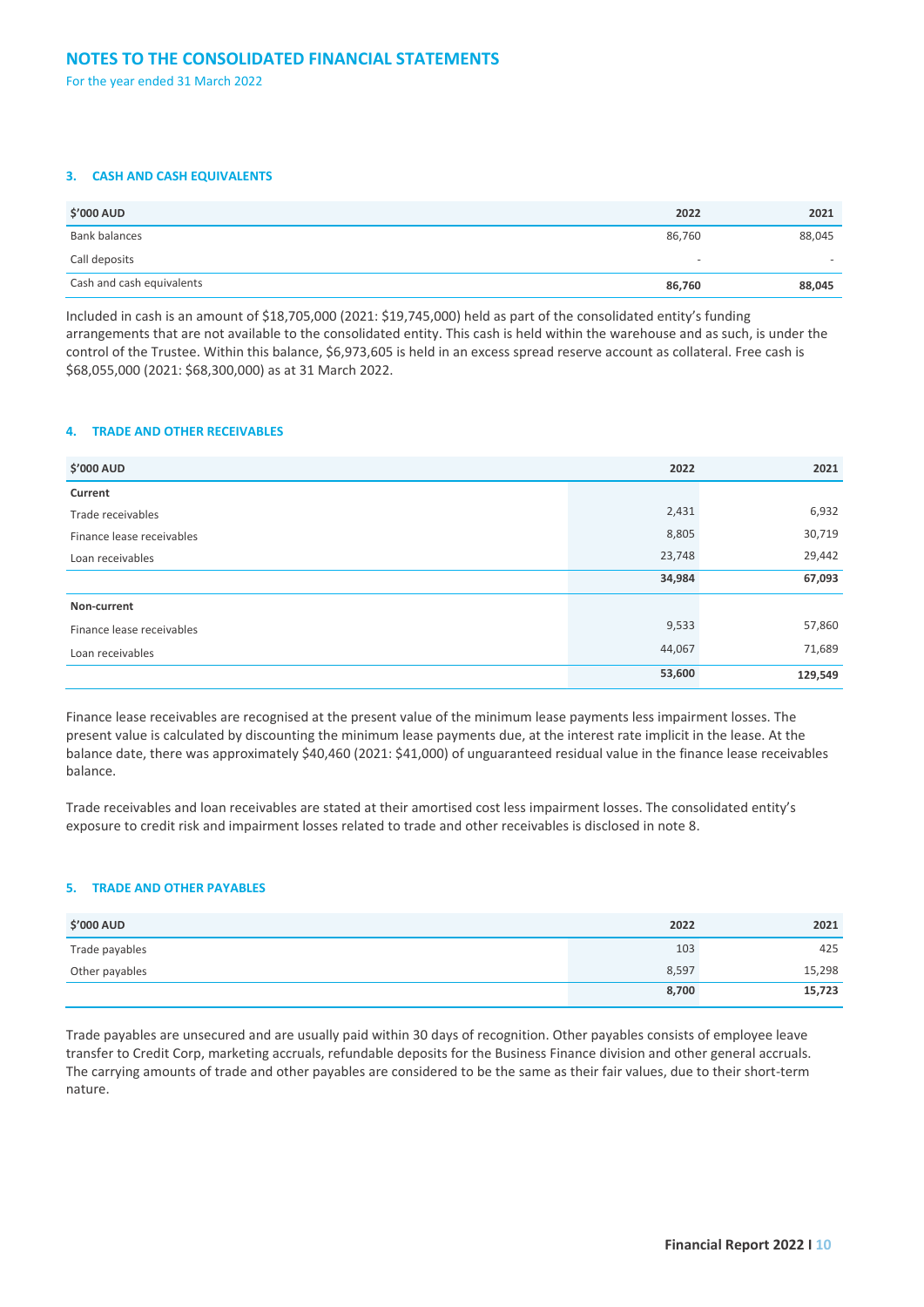#### **6. INCOME TAX EXPENSE**

#### *Numerical reconciliation between tax expense and pre-tax accounting profit*

| <b>S'000 AUD</b><br>2022                                                          |         | 2021    |
|-----------------------------------------------------------------------------------|---------|---------|
| Profit before tax                                                                 | 32,346  | 8,396   |
| Prima facie income tax using the domestic corporation tax rate of 30% (2021: 30%) | 9,704   | 2,519   |
| Change in income tax expense due to:                                              |         |         |
| Non-deductible expense and unrecognised timing differences                        | 31      | (6)     |
| Utilisation of tax losses                                                         | (7,999) | (1,657) |
| Recognised and unrecognised timing differences                                    | (1,736) | (856)   |
| (Over) / Under provided in prior years                                            |         |         |
| Income tax (benefit)/ expense on pre-tax accounting profit                        |         |         |

#### *Income tax*

Income tax expense comprises current and deferred tax. Income tax expense is recognised in the profit or loss except to the extent that it relates to items recognised directly in equity, in which case it is recognised in equity.

Current tax is the expected tax payable on the taxable income for the year, using tax rates enacted or substantively enacted at the reporting date, and any adjustment to tax payable in respect of previous years.

Deferred tax is recognised in respect of temporary differences between the carrying amounts of assets and liabilities for financial reporting purposes and the amounts used for taxation purposes. Deferred tax is not recognised for the following temporary differences: initial recognition of goodwill, the initial recognition of assets or liabilities in a transaction that is not a business combination and that affects neither accounting nor taxable profit, and differences relating to investments in subsidiaries to the extent that it is probable that they will not reverse in the foreseeable future. Deferred tax is measured at the tax rates that are expected to be applied to the temporary differences when they reverse, based on the laws that have been enacted or substantively enacted by the reporting date.

A deferred tax asset is recognised to the extent that it is probable that future taxable profits will be available against which the temporary difference can be utilised. Deferred tax assets are reviewed at each reporting date and are reduced to the extent that it is no longer probable that the related tax benefit will be realised.

#### *Tax consolidation*

Thorn Group Limited and its wholly-owned Australian resident entities have formed a tax-consolidated group with effect from 1 April 2003 and are therefore taxed as a single entity from that date. The head entity within the tax-consolidated group is Thorn Group Limited.

Current tax expense/income, deferred tax liabilities and deferred tax assets arising from temporary differences of the members of the tax-consolidated group are recognised in the separate financial statements of the members of the tax-consolidated group using the group allocation approach by reference to the carrying amounts of assets and liabilities in the separate financial statements of each entity and the tax values applying under tax consolidation.

Any current tax liabilities (or assets) and deferred tax assets arising from unused tax losses of the subsidiaries are assumed by the head entity in the tax-consolidated group and are recognised as amounts payable / (receivable) to / (from) other entities in the tax-consolidated group in conjunction with any tax funding arrangement amounts (refer below). Any difference between these amounts is recognised by the Company as an equity contribution or distribution.

Thorn Group Limited recognises deferred tax assets arising from unused tax losses of the tax-consolidated group to the extent that it is probable that future taxable profits of the tax-consolidated group will be available against which the asset can be utilised.

Any subsequent period adjustments to deferred tax assets arising from unused tax losses as a result of revised assessments of the probability of recoverability is recognised by the head entity only.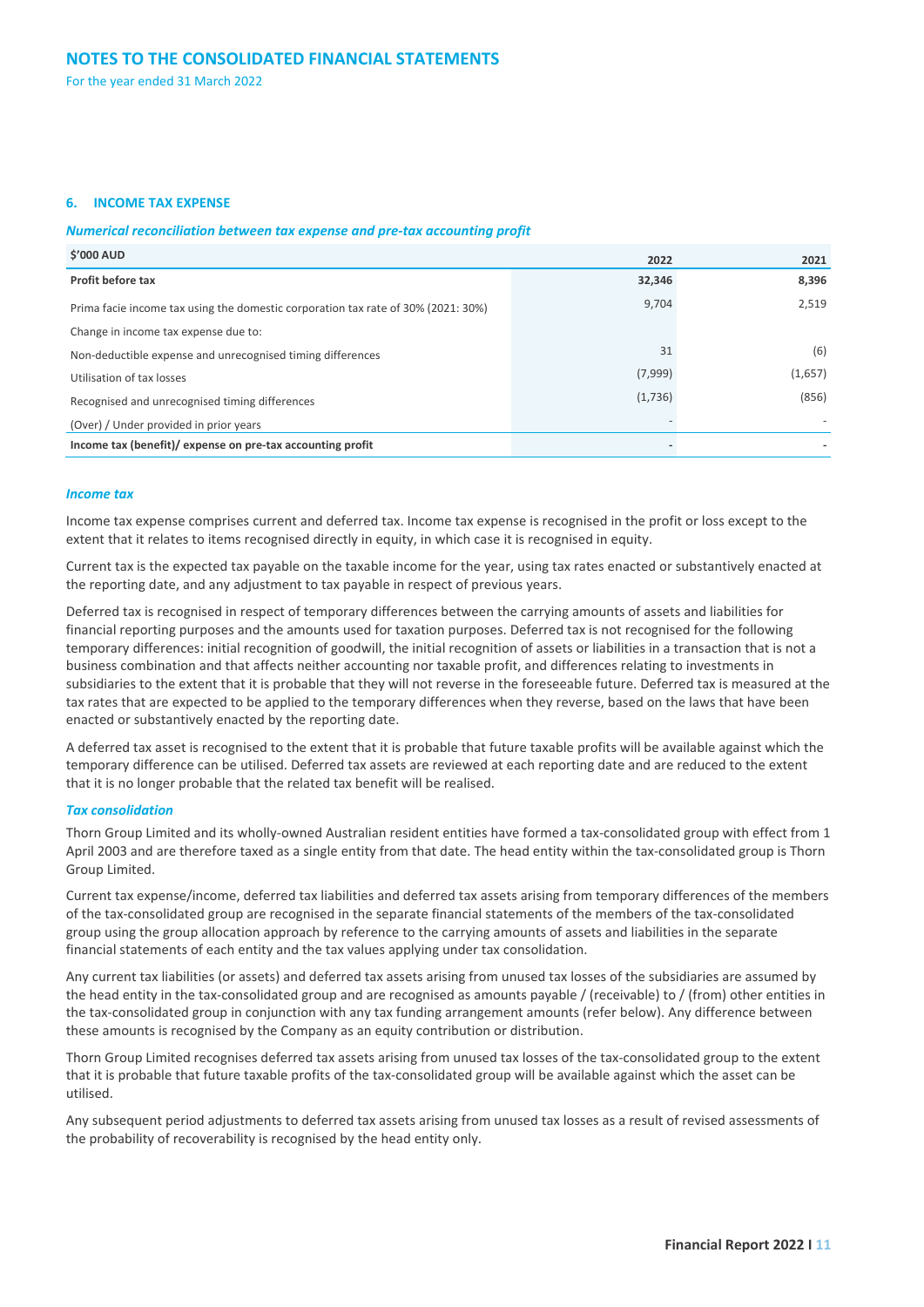#### *Nature of Tax Funding Arrangements and Tax Sharing Arrangements*

The head entity, in conjunction with other members of the tax-consolidated group, has entered into a tax funding arrangement which sets out the funding obligations of members of the tax-consolidated group in respect of tax amounts. The tax funding arrangements require payments to/from the head entity equal to the current tax liability/(asset) assumed by the head entity and any tax-loss deferred tax asset assumed by the head entity, resulting in the head entity recognising an inter-entity receivable/(payable) equal in amount to the tax liability/(asset) assumed. The inter-entity receivable/(payable) are at call.

Contributions to fund the current tax liabilities are payable as per the tax funding arrangement and reflect the timing of the head entity's obligation to make payments for tax liabilities to the relevant tax authorities.

The head entity, in conjunction with other members of the tax-consolidated group, has also entered into a tax sharing agreement. The tax sharing agreement provides for the determination of the allocation of income tax liabilities between the entities should the head entity default on its tax payment obligations.

#### **7. DERIVATIVE AND HEDGING ACTIVITIES**

The Group enters into interest rate swaps to fix the interest rate on the warehouse funding balance and therefore remove the fixed/floating interest rate mismatch between the Group's receivables and the Group's funding balance. These arrangements are designated as cash flow hedges under AASB 139 (which the Group has opted to retain as is currently permitted). This instrument is an amortising swap whose cash flow profile is modelled on the expected repayment profile of the receivables (which mirrors the funding balance) and is regularly reset. As such, the swap is expected to be effective and continues to be effective under the requirements of AASB 139.

Derivatives are initially recognised at fair value on the date a derivative contract is entered into and are subsequently remeasured to their fair value at the end of each reporting period. The full fair value of a hedging derivative is classified as a noncurrent liability as the remaining maturity of the hedged item is more than 12 months from 31 March 2022.

The fair value of derivatives are classified as level 2 instruments as they are not traded in an active market and are determined using valuation techniques. These valuation techniques maximise the use of observable market data where it is available and rely as little as possible on entity-specific estimates.

| <b>S'000 AUD</b>             | 2022 | 2021         |
|------------------------------|------|--------------|
| Interest rate swap liability | 359  | . <i>. .</i> |

#### **8. FINANCIAL RISK MANAGEMENT**

#### *Financial risk management objectives and policies*

The consolidated entity is exposed to financial risks through the normal course of its business operations. The key risks arising are credit risk, liquidity risk and market risk.

The Board of Directors has overall responsibility for the establishment and oversight of strategic direction and the risk management framework. The Board has established the Risk & Compliance Committee, which is responsible for developing and monitoring risk management policies.

The Risk & Compliance Committee oversees how management monitors compliance with the consolidated entity's risk management policies and procedures and reviews the adequacy of the risk management framework in relation to the risks faced by the consolidated entity. The Committee reports regularly to the Board of Directors on its activities.

Risk management policies are established to identify and analyse the risks faced by the consolidated entity, to set appropriate risk limits and controls, and to monitor risks and adherence to limits. Risk management policies and systems are reviewed regularly to reflect changes in market conditions and the consolidated entity's activities. The consolidated entity, through training and management standards and procedures, aims to develop a disciplined and constructive control environment in which all employees understand their roles and obligations.

#### *Credit risk*

Credit risk is the risk of loss that arises when a customer or third party fails to pay an amount owing to the Company and is the most significant risk to the Group. The maximum exposure to credit risk is represented by the carrying amount of receivables and loans. The Group provides business finance to SMEs pursuant to policies and procedures that are intended to ensure that there is no concentration of credit risk with any particular individual, company or other entity. The Group is subject to a higher level of credit risk due to the credit-constrained nature of many of the Company's customers.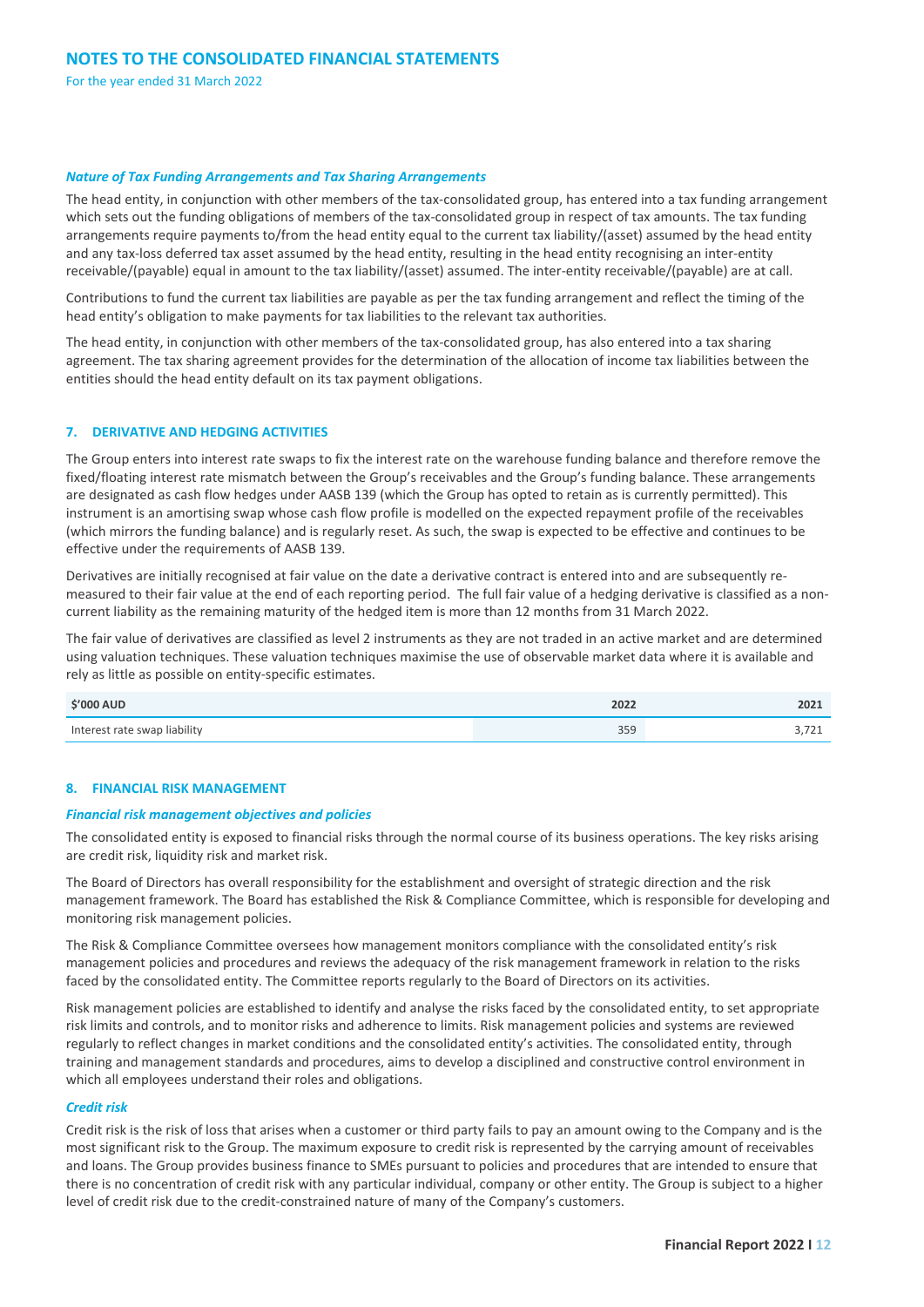The Group maintains a provision for receivable losses. The process for establishing the provision for losses is critical to the Group's results of operations and financial condition.

Credit risk typically grows in line with the growth of the loan and lease receivables in all segments.

#### *Expected credit loss measurement*

Under AASB 9, a three-stage approach is applied to measuring expected credit losses ('ECL') based on credit migration between the stages as follows:

Stage 1: At initial recognition, a provision equivalent to 12 months ECL is recognised;

Stage 2: Where there has been a significant increase in credit risk since initial recognition, a provision equivalent to full lifetime ECL is required; and

Stage 3: Lifetime ECL is recognised for loans where there is objective evidence of impairment.

ECL are probability-weighted and determined by evaluating a range of possible outcomes, taking into account the time value of money, past events, current conditions and forecasts of future economic conditions.

During the year, the Group has two separate receivables books; Business Finance receivables and the Radio Rentals Consumer Finance receivables. Consumer Finance receivables are included in one group (forms part of the assets sold to Credit Corp) and Business Finance receivables in another group for the purpose of calculating the expected credit loss.

#### **Significant increase in credit risk (SICR)**

The Group considers a financial instrument to have experienced a significant increase in credit risk based on quantitative information to identify this on an asset level. Each financial asset will be assessed at the reporting date for significant deterioration where the financial asset is more than 30 days past due. When an account is cured it retains an adjusted and higher probability of default within the impairment model for 6 months. Default is defined as 60 days past due for Consumer Leasing and 90 days past due for Business Finance. In light of COVID-19, the Group has made an additional assessment of those assets which are not 30 days past due but have likely experienced a SICR as part of the management overlay set out in further detail below.

#### **Macroeconomic Scenarios**

Expected credit losses ('ECL') are a probability-weighted estimate of credit losses over the expected life of the financial instrument. The Group has a process for incorporating forward-looking economic scenarios and determining the probability weightings assigned to each scenario in determining the overall ECL. The Group prepares a base, best and worst-case scenario based on economic variables relevant to the Consumer Finance and Business Finance business units. The Group has incorporated this by use of a management overlay as explained below.

#### **Impact of COVID-19 pandemic**

The COVID-19 pandemic and its effect on the local economy has impacted our customers and our performance, and the future effects of the pandemic and ultimate impact on the recoverability of our receivables are uncertain. The outbreak necessitated governments to respond at unprecedented levels to protect public health, local economies and livelihoods. It has affected regions at different times and varying degrees. The varying government measures in response have added challenges, given the rapid pace of change and significant operational demands.

The speed at which territories and states unwound their lockdown measures and returned to pre-COVID-19 economic conditions varied and there remains a risk of the pandemic and other global issues creating a possible recession within Australia.

#### **Management overlay**

The Business Finance division finances small to medium size business across the country and many of the division's customers are in industries heavily affected by COVID-19. The full impact of both the COVID-19 pandemic is uncertain at the balance date for the Business Finance division as the Group has yet to see the anticipated drop in arrears for the COVID-19 affected lease receivables portfolio as a result of unwinding of all social and lockdown restrictions.

At 31 March 2022, \$34.6m of Business Finance receivables were identified as COVID-19 impacted. Out of these, 16.1% by value were greater than 30 days in arrears at the balance date. As the COVID-19 lease receivables moves towards its end term (36% of these receivables are set to come to term within the next 18 months), there is increasing concern that collections will become more difficult for this cohort.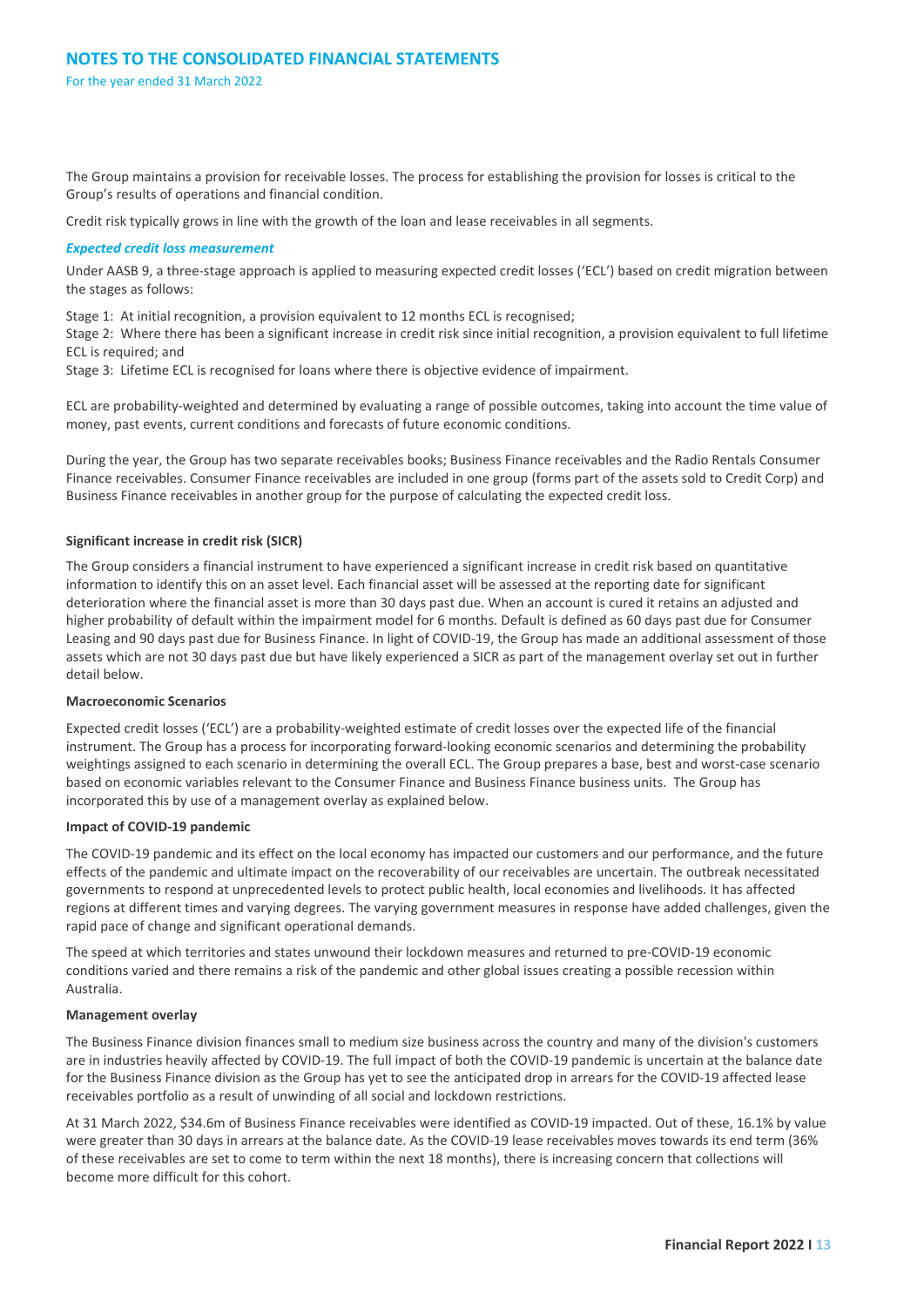In light of evolving circumstances, our methodology has been assessed and revised since March 2021. The provision has been reduced in line with the reduction of the affected portfolio and is consistent with the total percentage used for the half-year results (circa 43% of the total COVID-19 impacted book).

The judgements and assumptions used in estimating the overlays will be reviewed and refined in future financial periods as the recovery from the COVID-19 pandemic progresses.

#### **Loss allowance**

The impairment expense on the statement of profit or loss includes both net write-offs and provision movements.

The following table explains the changes in the loss allowance between the beginning and the end of the annual period due to these factors:

#### *Business Finance loan and lease receivables*

| <b>Impairment provision</b>                                    | Stage 1           | Stage 2             | Stage 3             | Total      |
|----------------------------------------------------------------|-------------------|---------------------|---------------------|------------|
|                                                                | 12-month ECL      | <b>Lifetime ECL</b> | <b>Lifetime ECL</b> | \$'000 AUD |
|                                                                | <b>\$'000 AUD</b> | <b>\$'000 AUD</b>   | <b>\$'000 AUD</b>   |            |
| Loss allowance as at 1 April 2021                              | 9,051             | 24,718              | 11,278              | 45,047     |
| <b>Movements with P&amp;L impact</b>                           |                   |                     |                     |            |
| Transfers:                                                     |                   |                     |                     |            |
| Transfer from Stage 1 to Stage 2                               | (121)             | 358                 |                     | 237        |
| Transfer from Stage 1 to Stage 3                               | (218)             |                     | 764                 | 546        |
| Transfer from Stage 2 to Stage 1                               | 71                | (474)               |                     | (403)      |
| Transfer from Stage 2 to Stage 3                               |                   | (309)               | 302                 | (7)        |
| Transfer from Stage 3 to Stage 1                               | 20                |                     | (352)               | (332)      |
| Transfer from Stage 3 to Stage 2                               |                   | 34                  | (62)                | (28)       |
| New financial assets originated or purchased                   | 1,518             |                     |                     | 1,518      |
| Changes in the balances of non-transferred financial<br>assets | (3, 351)          | (20, 228)           | (5, 925)            | (29, 504)  |
| Change in estimates                                            | 3,889             | 5,415               | 4,346               | 13,650     |
| Changes to model assumptions and methodologies                 | (408)             | (399)               | (542)               | (1, 349)   |
| Write-offs                                                     |                   |                     | (7, 315)            | (7, 315)   |
| Total net P&L charge during the period                         | 1,400             | (15, 603)           | (8, 784)            | (22, 987)  |
| Loss allowance as at 31 March 2022                             | 10,451            | 9,115               | 2,494               | 22,060     |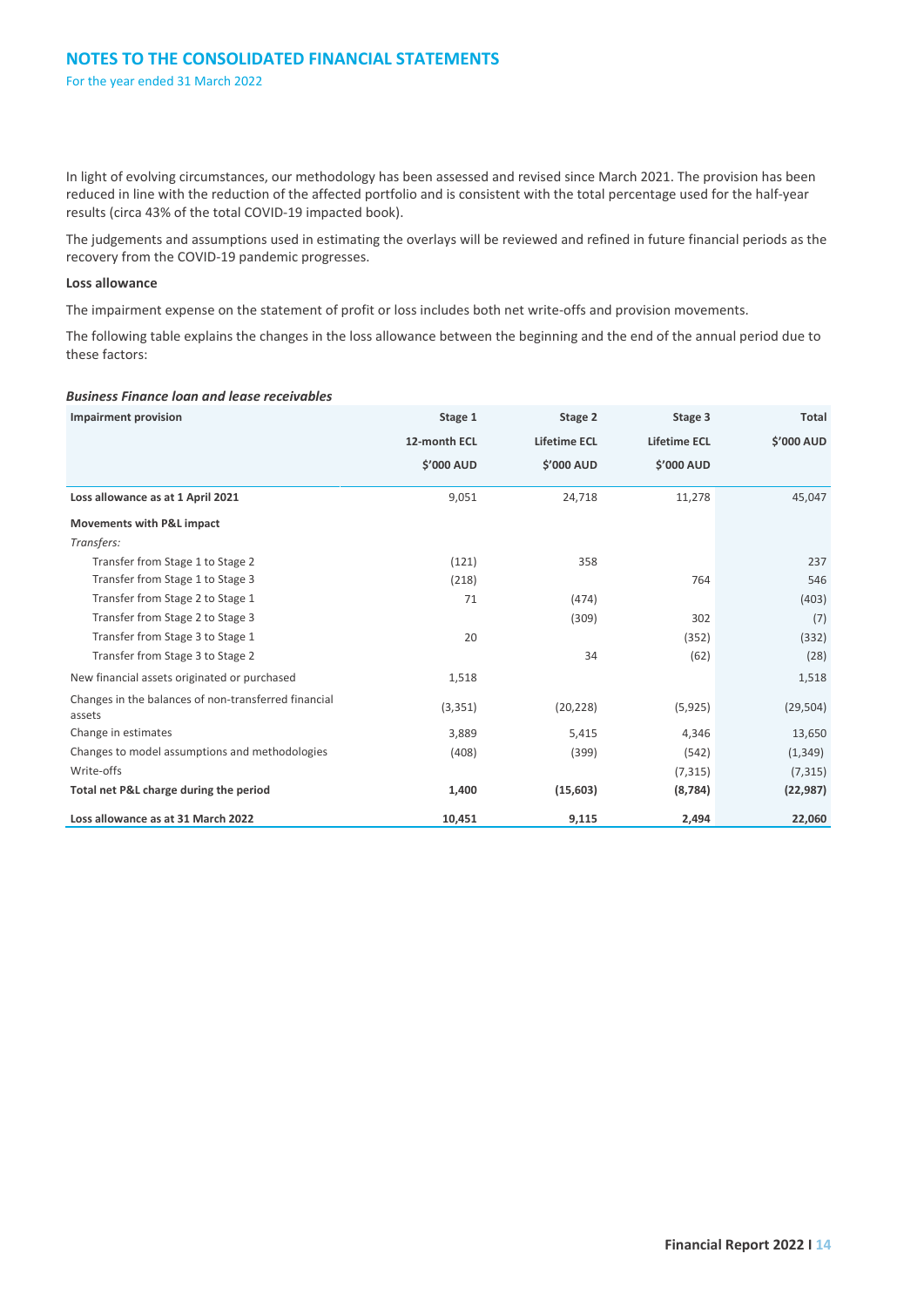The following table further explains changes in the gross carrying amount of the loans and lease receivables to help explain their significance to the changes in the loss allowance as discussed above:

| Loan and lease receivables                                  | Stage 1           | Stage 2             | Stage 3             | Total      |
|-------------------------------------------------------------|-------------------|---------------------|---------------------|------------|
|                                                             | 12-month ECL      | <b>Lifetime ECL</b> | <b>Lifetime ECL</b> | \$'000 AUD |
|                                                             | <b>\$'000 AUD</b> | \$'000 AUD          | \$'000 AUD          |            |
| Gross carrying amount as at 1 April 2021                    | 129,992           | 53,152              | 10,552              | 193,696    |
| <b>Movements with P&amp;L impact</b>                        |                   |                     |                     |            |
| Transfers:                                                  |                   |                     |                     |            |
| Transfer from Stage 1 to Stage 2                            | (1, 373)          | 1,373               |                     |            |
| Transfer from Stage 1 to Stage 3                            | (4, 176)          |                     | 4,176               |            |
| Transfer from Stage 2 to Stage 1                            | 1,168             | (1, 168)            |                     |            |
| Transfer from Stage 2 to Stage 3                            |                   | (609)               | 609                 |            |
| Transfer from Stage 3 to Stage 1                            | 556               |                     | (556)               |            |
| Transfer from Stage 3 to Stage 2                            |                   | 98                  | (98)                |            |
| New financial assets originated or purchased                | 21,809            |                     |                     | 21,809     |
| Changes in the balances of non-transferred financial assets | (48, 122)         | (43, 497)           | (5, 925)            | (97, 544)  |
| Write-offs                                                  |                   |                     | (7, 315)            | (7, 315)   |
| Total net change during the period                          | (30, 138)         | (43,803)            | (9, 109)            | (83,050)   |
| Gross closing amount as at 31 March 2022                    | 99,854            | 9,349               | 1,443               | 110,646    |

The carrying amount of the consolidated entity's financial assets represents the maximum credit exposure. The consolidated entity's net exposure to credit risk at the reporting date was:

| <b>\$'000 AUD</b>                  | 2022                     | 2021      |
|------------------------------------|--------------------------|-----------|
| Trade receivables                  | 2,430                    | 6,970     |
| Consumer Finance lease receivables | $\overline{\phantom{a}}$ | 74,154    |
| Business Finance lease receivables | 24,451                   | 56,062    |
| Loan receivables                   | 83,764                   | 133,840   |
| <b>Total gross amount</b>          | 110,645                  | 271,026   |
| Allowance for impairment           | (22,061)                 | (74, 384) |
|                                    | 88,584                   | 196,642   |

Chattel mortgages are classified as loan receivables in accordance with AASB 9. The Group classifies its chattel mortgages as at amortised cost only if both of the following criteria are met: the asset is held within a business model whose objective is to collect the contractual cash flows, and the contractual terms give rise to cash flows that are solely payments of principal and interest.

#### **Write-off policy**

The Group writes off financial assets in whole or in part, when it has exhausted all practical recovery efforts and has concluded there is no reasonable expectation of recovery. Indicators that there is no reasonable expectation of recovery include (i) ceasing enforcement activity and (ii) where the Group's recovery method is foreclosing on collateral and the value of the collateral such that there is no reasonable expectation of full recovery.

#### **Modification of financial assets**

The Group sometimes modifies the terms of leases provided to customers due to commercial renegotiations, or for distressed leases, with a view to maximising recovery.

Such restructuring activities include extended payment term arrangements, payment holidays and payment forgiveness. Restructuring policies and practices are based on indicators or criteria which, in the judgement of management, indicate that payment will most likely continue.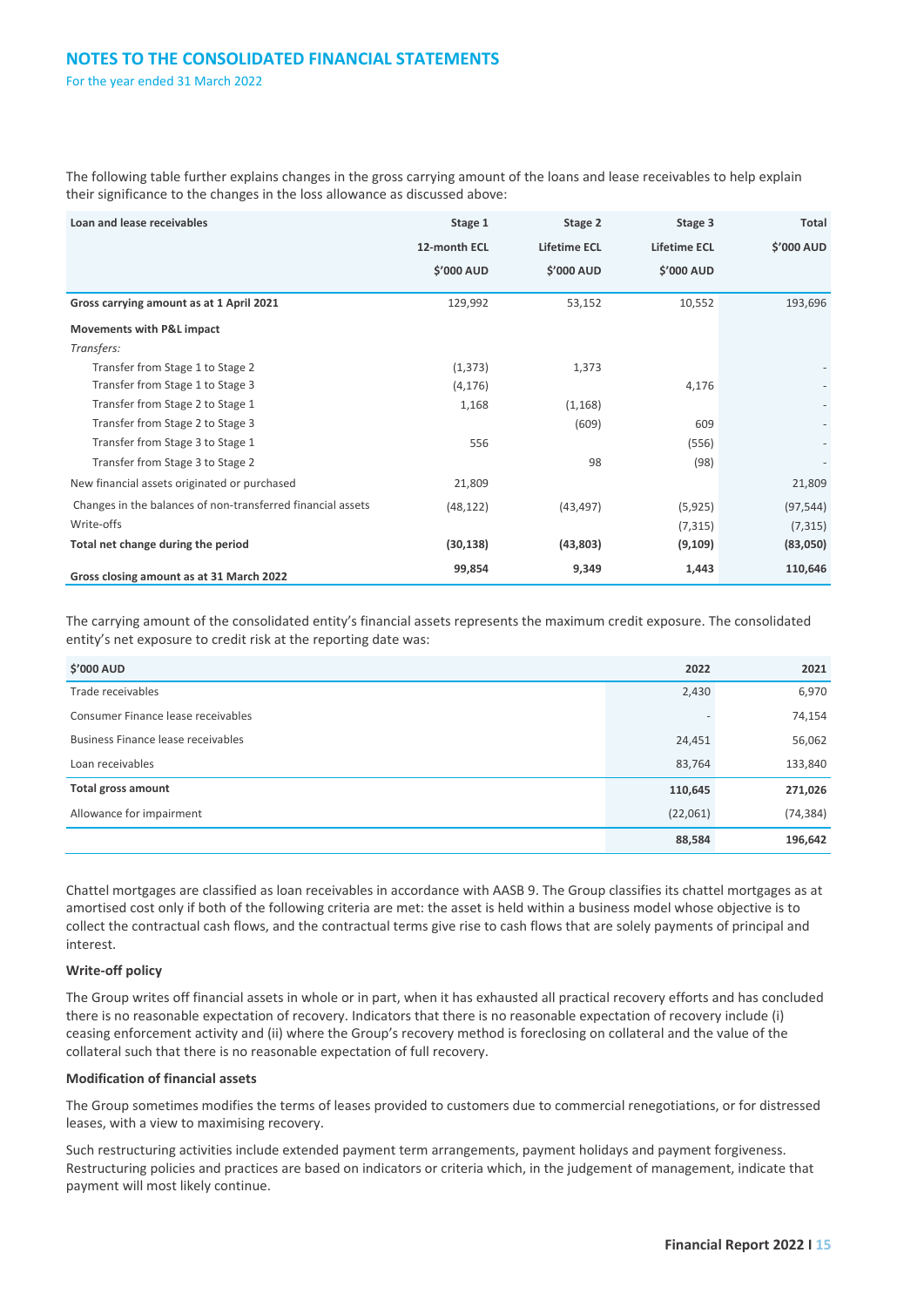Contracts which have been modified are all considered to have a significant increase in credit risk and are measured using a lifetime expected credit loss model, unless other creditworthiness indicators provide information which would rebut this presumption.

#### **Model risk reserve**

A model risk reserve was in place for both the consumer finance receivables and the equipment finance receivables books. Each of these reserves was calculated as 30% of the modelled provision on the adoption of AASB 9 and was intended to take into account any potential issues with data or the model that, if we had known at implementation, would have resulted in an increased provision. These reserves have been maintained at 30% of the modelled provision and have declined during the year in line with the decline in both the receivables book and the modelled provision.

#### *Impairment losses*

#### *Consumer Leasing lease receivables*

| <b>\$'000 AUD</b> | <b>Gross 2022</b>            | <b>Impairment 2022</b>       | <b>Gross 2021</b> | Impairment 2021 |
|-------------------|------------------------------|------------------------------|-------------------|-----------------|
| Stage 1           | $\overline{\phantom{0}}$     | $\overline{\phantom{0}}$     | 69,504            | (21, 509)       |
| Stage 2           | $\qquad \qquad \blacksquare$ | $\qquad \qquad \blacksquare$ | 4,795             | (4, 795)        |
| Stage 3           | $\overline{\phantom{0}}$     | $\qquad \qquad \blacksquare$ | 3,033             | (3,033)         |
|                   | $\overline{\phantom{a}}$     | $\overline{\phantom{a}}$     | 77,332            | (29, 337)       |

The Group applies the AASB 9 three-stage approach to measuring expected credit losses which uses a 12-month loss for lease receivables in stage one and lifetime expected loss for lease receivables in stages 2 and 3. To measure the expected credit losses, lease receivables have been grouped based on shared credit risk characteristics and the days past due.

The expected loss rates are based on the payment profiles of lease receivables over a period of 36 months respectively and the corresponding historical credit losses experienced within this period. The historical loss rates are adjusted to reflect current and forward-looking information on macroeconomic factors affecting the ability of the customers to settle the receivables.

Collateral is held against the finance lease receivables in the form of the assets attached to the contract. In the event that the asset is returned due to early termination of the contract, the asset is available for rental on other contracts or disposal via cash sale. There has been no changes from prior periods and there are no unrecognised losses because of collateral.

#### *Business Finance lease receivables*

| <b>\$'000 AUD</b> | <b>Gross 2022</b> | <b>Impairment 2022</b> | <b>Gross 2021</b> | <b>Impairment 2021</b> |
|-------------------|-------------------|------------------------|-------------------|------------------------|
| Stage 1           | 22,489            | (3,025)                | 39,111            | (2, 515)               |
| Stage 2           | 2,510             | (2,510)                | 15,489            | (7, 142)               |
| Stage 3           | 577               | (577)                  | 2,680             | (2,680)                |
|                   | 25,576            | (6, 112)               | 57,280            | (12, 337)              |

#### *Loan receivables (Business Finance and remaining consumer solar loans)*

| <b>\$'000 AUD</b> | <b>Gross 2022</b> | <b>Impairment 2022</b> | <b>Gross 2021</b> | Impairment<br>2021 |
|-------------------|-------------------|------------------------|-------------------|--------------------|
| Stage 1           | 77,364            | (8, 244)               | 90,881            | (6, 536)           |
| Stage 2           | 6,840             | (6, 840)               | 37,663            | (18, 302)          |
| Stage 3           | 865               | (865)                  | 7,872             | (7, 872)           |
|                   | 85,069            | (15, 949)              | 136,416           | (32, 710)          |

The contractual amount outstanding on receivables that were written off and that are still subject to enforcement activity is \$12.5m.

Thorn has provided a guarantee, to the warehouse trust, against a group of affected trust receivables. The value of the receivables at 31 March 2022 is \$17.2m. Thorn has deemed the risk of an outflow of economic resources to be extremely remote and, as such, has estimated the guarantee to have a zero fair value.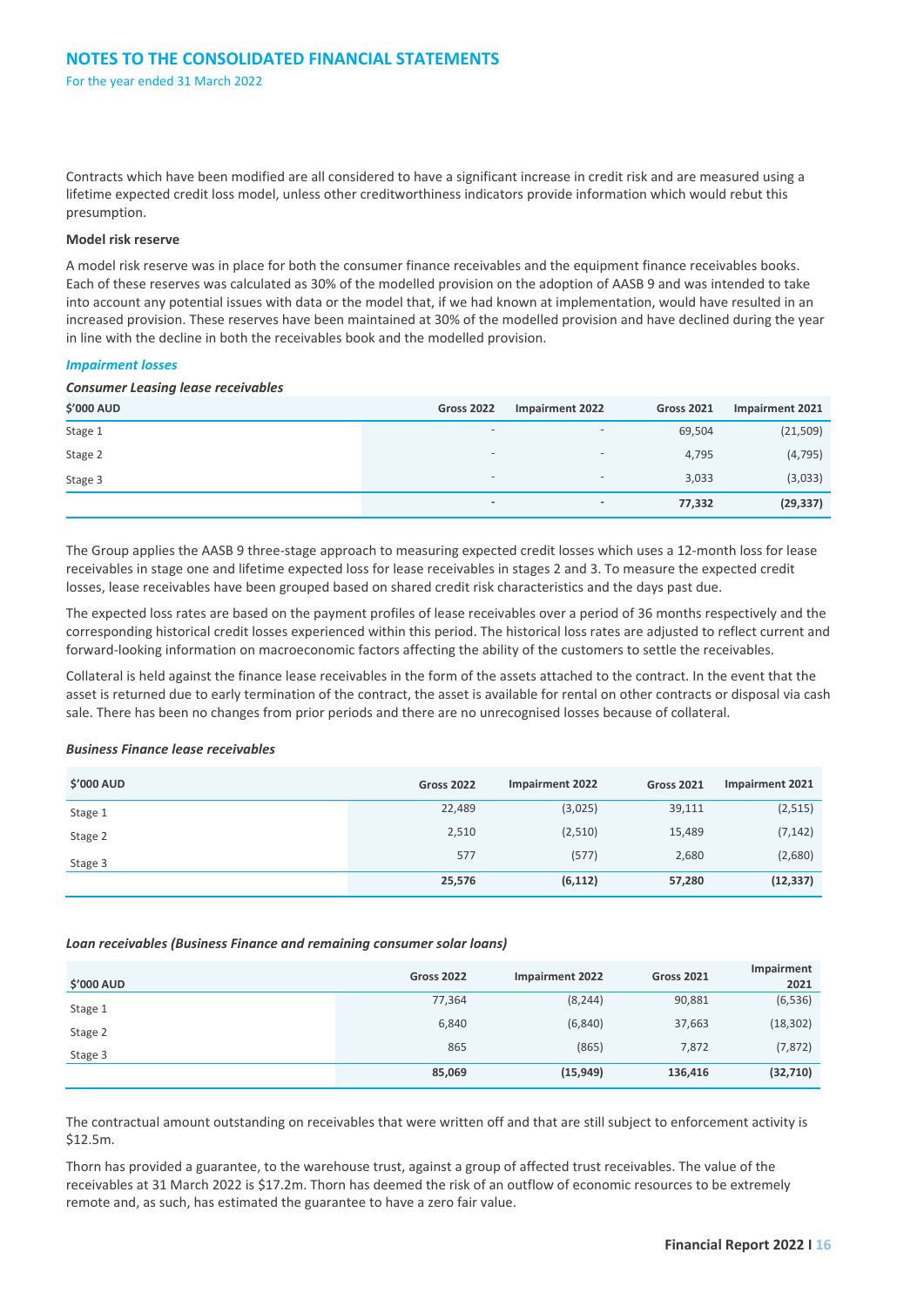#### *Liquidity risk*

Liquidity risk is the risk that the Group's financial condition is adversely affected by an inability to meet its liabilities and support its business growth. The Group manages its capital to maintain its ability to continue as a going concern and to provide adequate returns to shareholders.

The capital structure of the Group consists of external debt and shareholders' equity. The Group manages its capital structure and makes adjustments to it in light of economic conditions and the Group's individual situation. The Group's debt facilities contain restrictions on the Group's ability to, among other things, sell or transfer assets, incur additional debt, repay other debt, make certain investments or acquisitions, repurchase or redeem shares and engage in alternate business activities. The facilities also contain a number of financial and non-financial covenants. Failure to meet any of these covenants could result in an event of default under these facilities which could, in turn, allow the lender to declare all amounts outstanding to be immediately due and payable or the inability to draw down further. In such a case, the financial condition, liquidity and results of operations of the Group could materially suffer.

See note 10, loans and borrowings, for more information on a breach of warehouse parameters early in the year and the impact of this and COVID-19 on the Group's existing funding arrangements.

Liquidity risk is managed through the adequate provision of funding and effective capital management policies.

The following are the contractual maturities of the consolidated entity's financial liabilities including, where applicable, future interest payments as at 31 March 2022.

| 31 March 2022 (\$'000 AUD)     | Carrying<br>amount | Contractual<br><b>Cash flows</b> | 1 year or less | 1-5 years                | 5 years<br>or more |
|--------------------------------|--------------------|----------------------------------|----------------|--------------------------|--------------------|
| Securitised warehouse facility | 60,591             | 87,676                           | 54,674         | 33,002                   |                    |
| Lease liability                | 11                 | 11                               |                |                          |                    |
| Trade and other payables       | 8,700              | 8,700                            | 8,700          | $\overline{\phantom{a}}$ |                    |
| <b>Total non-derivatives</b>   | 69,302             | 96,387                           | 63,374         | 33,002                   |                    |
|                                |                    |                                  |                |                          |                    |
| Interest rate swap             |                    |                                  |                |                          |                    |
| (Inflow)                       |                    | (15, 581)                        | (1, 421)       | (14, 160)                | ۰.                 |
| Outflow                        | 359                | 11,853                           | 2,308          | 9,545                    |                    |
| <b>Total derivatives</b>       | 359                | (3, 728)                         | 887            | (4,615)                  | ۰                  |

| 31 March 2021 (\$'000 AUD)     | Carrying<br>amount | Contractual<br><b>Cash flows</b> | 1 year or less | 1-5 years                | 5 years<br>or more       |
|--------------------------------|--------------------|----------------------------------|----------------|--------------------------|--------------------------|
| Securitised warehouse facility | 166,303            | 170,726                          | 107,254        | 63,471                   |                          |
| Lease liability                | 934                | 981                              | 751            | 230                      |                          |
| Trade and other payables       | 15,723             | 15,723                           | 15,723         | $\overline{\phantom{a}}$ | $\overline{\phantom{a}}$ |
| <b>Total non-derivatives</b>   | 182,960            | 187,430                          | 123,728        | 63,701                   | ۰.                       |
|                                |                    |                                  |                |                          |                          |
| Interest rate swap             |                    |                                  |                |                          |                          |
| (Inflow)                       |                    | (429)                            | (103)          | (326)                    | ٠                        |
| Outflow                        | 3,721              | 4,178                            | 2,496          | 1,682                    | ۰.                       |
| <b>Total derivatives</b>       | 3,721              | 3,749                            | 2,393          | 1,356                    | ۰.                       |

The securitised warehouse facility is secured by rentals and payments receivable from the underlying receivable contracts. The amounts collected from these receivables are used to repay the securitised warehouse facility. The timing of repayment is dependent upon the timing of the receivables collected. For the purpose of this note, which requires contractual maturities, we have used the future contractual receivable repayment amounts to estimate the timing of repayment of the funding facility principal and interest. This is different from the current and non-current split in note 10 which is based on expected cash flows.

The consolidated entity's access to financing arrangements is disclosed in note 10.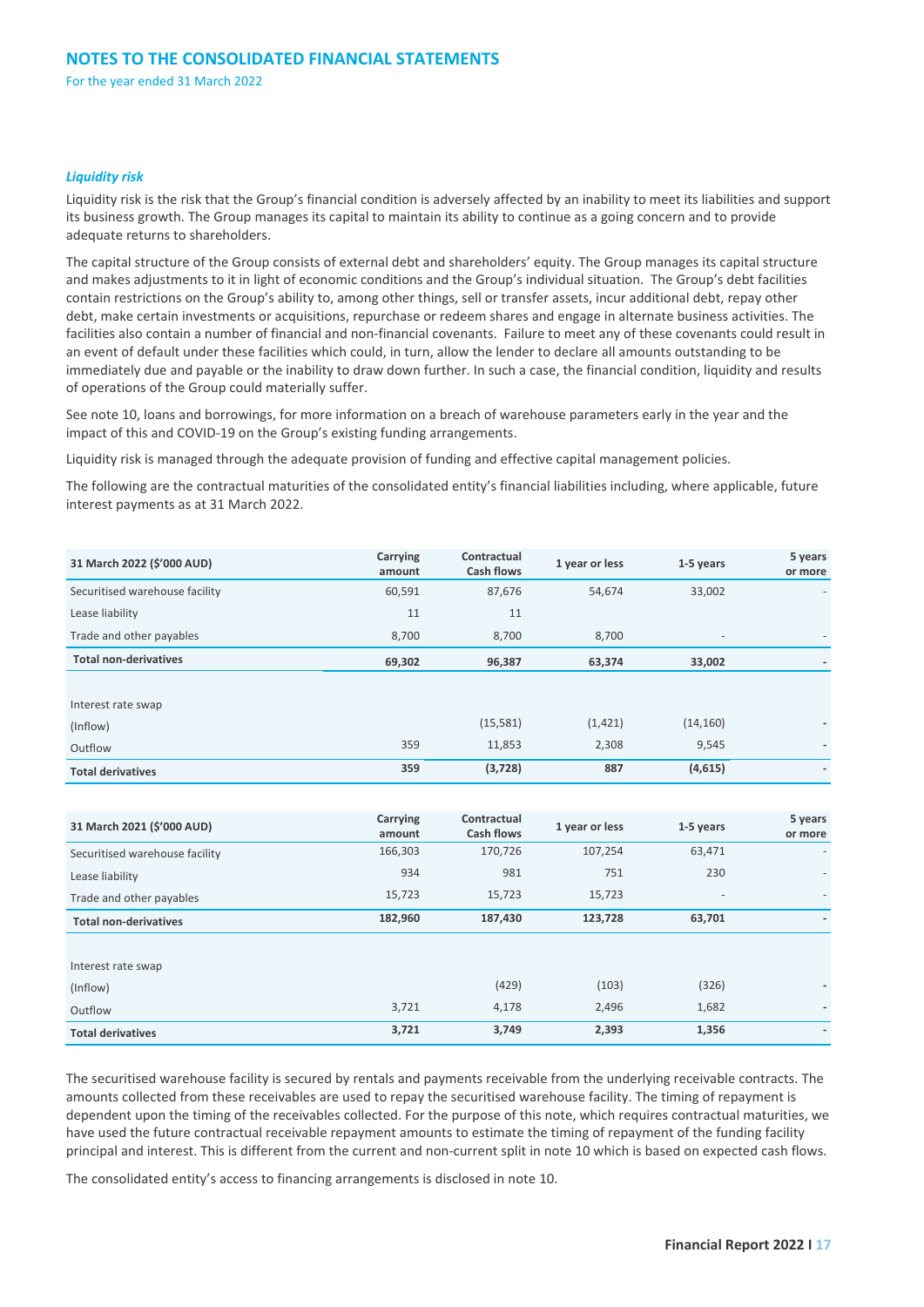#### *Market risk*

Market risk is the risk that changes in market prices, such as interest rates and foreign currency, will affect the consolidated entity's income and cash flow. The objective of market risk management is to manage and control market risk exposures within acceptable parameters.

#### *Foreign currency risk*

The Group is not currently exposed to any significant foreign currency risks The Group currently does not actively hedge foreign currency risk and transacts in foreign currencies on a spot basis.

#### *Interest rate risk*

Interest rate risk is the risk the consolidated entity incurs a financial loss due to adverse movement in interest rates. The consolidated entity is subject to interest rate risk on its securitised warehouse funding facility.

The consolidated entity enters into interest rate swaps to fix the interest payments on its warehouse borrowings and therefore remove the interest rate mismatch between the receivables and the borrowings.

At the reporting date the interest rate profile of the consolidated entity's floating interest-bearing financial instruments was:

| <b>\$'000 AUD</b>          | 2022   | 2021     |
|----------------------------|--------|----------|
| Free cash                  | 68,055 | 68,300   |
| Borrowings, net of hedging | 18,575 | (20,016) |

At 31 March 2022, Thorn was hedged at 139% (2021: 112%) of its warehouse borrowing balance of \$60.6m (2021: \$166.3m). A change of one percent in interest rates at the reporting date would have increased or decreased the consolidated entity's equity and other comprehensive income by \$642,000 (2021: \$618,000), net of tax.

#### *Financial instruments*

#### *Capital management*

The Board's policy is to maintain a strong capital base so as to maintain investor, creditor and market confidence and to permit future development of the business. The Board monitors the return on equity, which the consolidated entity defines as net profit after tax divided by the average of opening and closing equity. The Board also monitors the level of dividends to shareholders.

#### *Non-derivative financial instruments*

Non-derivative financial instruments comprise trade and other receivables, cash and cash equivalents, loans and borrowings, and trade and other payables.

Non-derivative financial instruments excluding financial assets at fair value through profit or loss are recognised initially at fair value plus transaction costs. Subsequent to initial recognition non-derivative financial instruments are measured at amortised cost less impairment losses.

A financial instrument is recognised if the consolidated entity becomes a party to the contractual provisions of the instrument. Financial assets are derecognised if the consolidated entity's contractual rights to the cash flows from the financial assets expire or if the consolidated entity transfers the financial asset to another party without retaining control or substantially all risks and rewards of the asset. Financial liabilities are derecognised if the consolidated entity's obligation specified in the contract expire or are discharged or cancelled.

Financial assets and liabilities are offset and the net amount presented in the statement of financial position when, and only when, the consolidated entity has a legal right to offset the amounts and intends either to settle on a net basis or realise the asset and settle the liability simultaneously. Thorn does not apply netting.

The consolidated entity recognises its financial assets at either amortised cost or fair value, depending on its business model for managing the financial assets and the contractual cash flow characteristics of the financial assets. The classification of financial assets that the consolidated entity held at the date of initial application was based on the facts and circumstances of the business model in which the financial assets were held at that date.

Financial assets recognised at amortised cost are measured using the effective interest method, net of any impairment loss.

Financial assets other than those classified as financial assets recognised at amortised cost are measured at fair value with any changes in fair value recognised in profit or loss.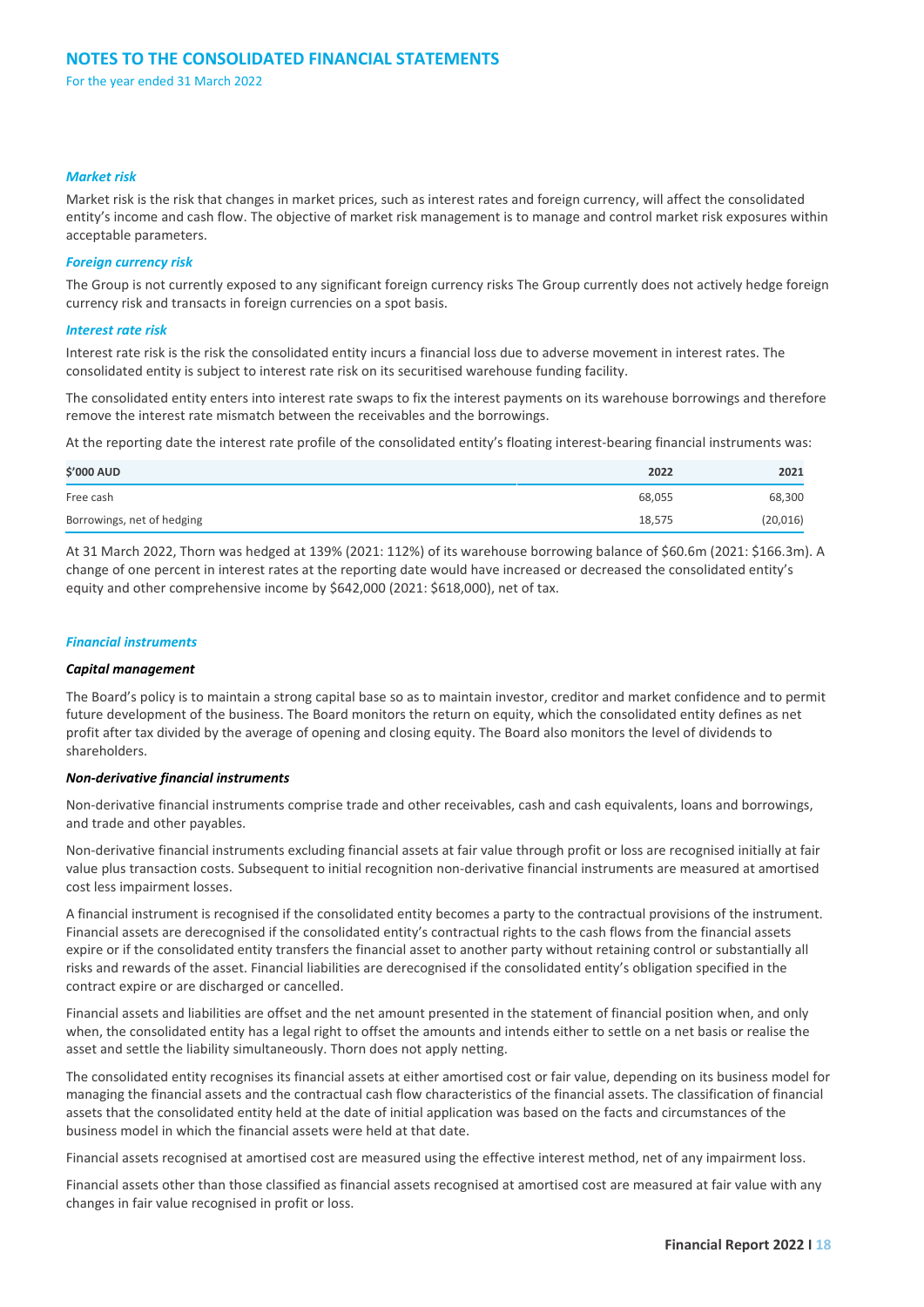#### *Fair values*

Fair value reflects the amount for which an asset could be exchanged or a liability settled, between knowledgeable, willing parties in an arm's length transaction. Quoted prices or rates are used to determine fair value where an active market exists. If the market for a financial instrument is not active, fair values are estimated using present value or other valuation techniques, using inputs based on market conditions prevailing on the measurement date.

#### *The fair value hierarchy*

Financial instruments carried at fair value require disclosure of the valuation method according to the following hierarchy:

Level 1 – Quoted prices (unadjusted) in active markets for identical assets or liabilities;

Level 2 – Inputs other than quoted prices included within Level 1 that are observable for the asset or liability, either directly (i.e. as prices) or indirectly (i.e. derived from prices); and

Level 3 – Inputs for the asset or liability that are not based on observable market data.

Derivatives are measured at fair value. These are level 2 instruments. For all other financial instruments, amortised cost approximates fair value.

#### *Investments at fair value through other comprehensive income*

The cost of the Group's investment in Quicka Holdings Pty Ltd is considered to represent fair value. The investment was considered to be a Level 2 investment, and has subsequently been sold.

#### **9. PROVISIONS**

| 2022<br><b>\$'000 AUD</b>                          | <b>Business Finance</b><br>restitution | Make good                | <b>Service</b><br>warranties | Regulatory<br>and Other  | Total    |
|----------------------------------------------------|----------------------------------------|--------------------------|------------------------------|--------------------------|----------|
| Opening balance                                    | $\overline{\phantom{a}}$               | 423                      | 1,808                        | 583                      | 2,814    |
| Provisions made during the year                    | $\qquad \qquad$                        | 26                       | 1,029                        | 3,979                    | 5,034    |
| Provisions used during the year                    |                                        | (112)                    | (1,526)                      | (1, 417)                 | (3,055)  |
| Provisions transferred as part of asset sale of RR |                                        | (35)                     | (1, 311)                     | $\qquad \qquad -$        | (1, 346) |
| Provisions reversed during the year                | $\overline{\phantom{a}}$               | (257)                    | $\overline{\phantom{a}}$     | $\overline{\phantom{a}}$ | (257)    |
| Provisions reclassified to other payables          | $\overline{\phantom{a}}$               | $\overline{\phantom{a}}$ | $\overline{\phantom{a}}$     | $\overline{\phantom{a}}$ |          |
|                                                    | $\overline{\phantom{a}}$               | 45                       | ٠                            | 3,145                    | 3,190    |
| Current                                            | $\overline{\phantom{a}}$               | 45                       | $\overline{\phantom{a}}$     | 3,145                    | 3,190    |
| Non-current                                        | $\qquad \qquad$                        | $\overline{\phantom{a}}$ | $\overline{\phantom{a}}$     | $\overline{\phantom{a}}$ |          |
|                                                    |                                        | 45                       | $\overline{\phantom{a}}$     | 3,145                    | 3,190    |

| 2021<br><b>\$'000 AUD</b>                 | <b>Business Finance</b><br>restitution | Make good                | Service<br>warranties    | Regulatory<br>and Other  | Total    |
|-------------------------------------------|----------------------------------------|--------------------------|--------------------------|--------------------------|----------|
| Opening balance                           | 1,689                                  | 1,635                    |                          | 605                      | 3,929    |
| Provisions made during the year           | $\overline{\phantom{a}}$               | 18                       | 1,808                    | 583                      | 2,409    |
| Provisions used during the year           | $\overline{\phantom{a}}$               | (1,230)                  | $\overline{\phantom{a}}$ | $\overline{\phantom{a}}$ | (1, 230) |
| Provisions reversed during the year       | (1,689)                                | $\overline{\phantom{a}}$ | $\overline{\phantom{a}}$ | $\overline{\phantom{a}}$ | (1,689)  |
| Provisions reclassified to other payables | $\overline{\phantom{a}}$               | $\overline{\phantom{a}}$ | $\overline{\phantom{a}}$ | (605)                    | (605)    |
|                                           | $\overline{\phantom{a}}$               | 423                      | 1,808                    | 583                      | 2,814    |
| Current                                   | $\overline{\phantom{a}}$               | 423                      | 938                      | 583                      | 1,944    |
| Non-current                               | $\overline{\phantom{a}}$               | $\overline{\phantom{a}}$ | 870                      | $\overline{\phantom{a}}$ | 870      |
|                                           | $\overline{\phantom{a}}$               | 423                      | 1,808                    | 583                      | 2,814    |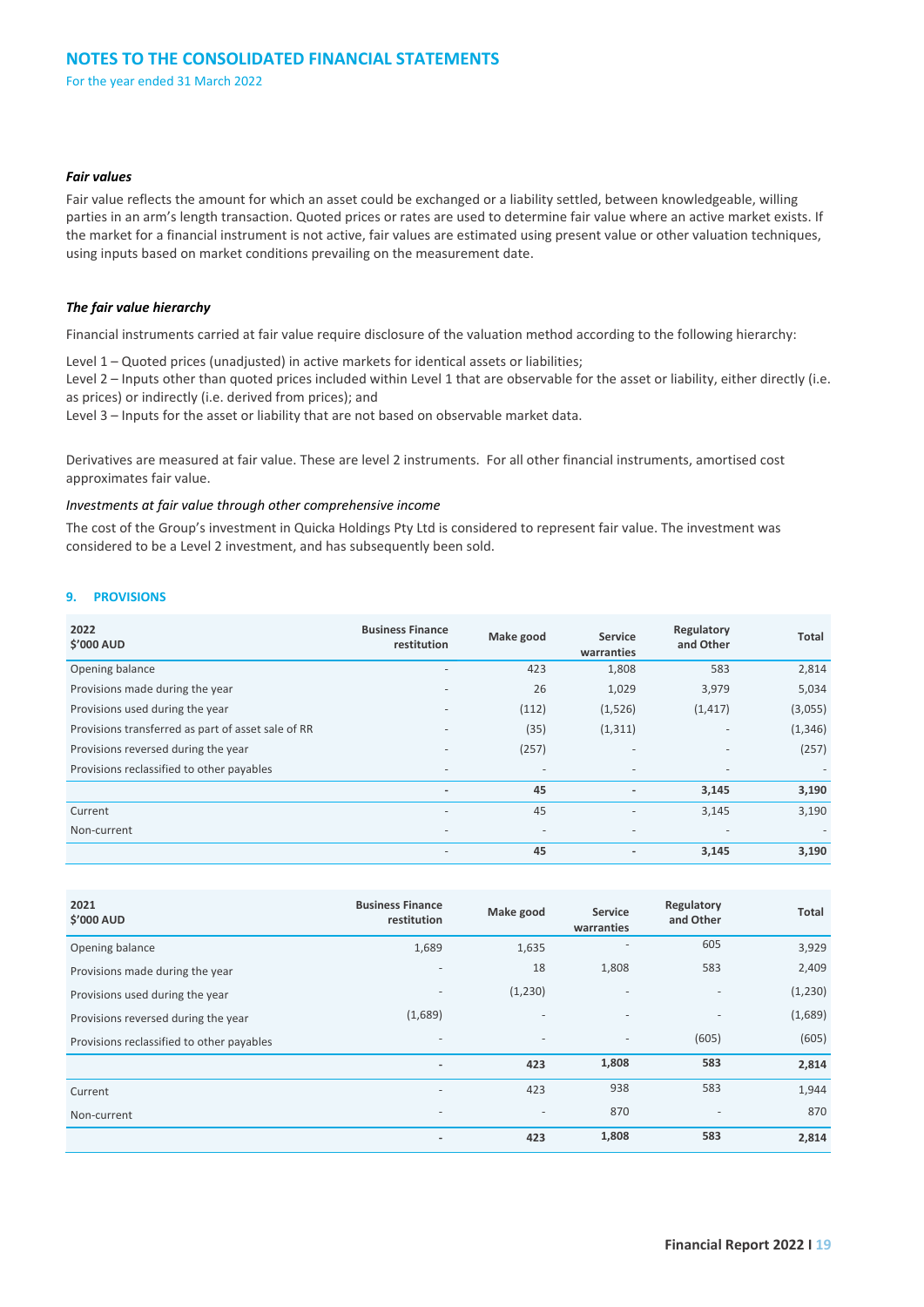#### *Business Finance restitution*

In the 2019 financial year a large specific provision of \$10.1m was taken up to provide in full for the receivable for the industrywide matter of a group of customers for a specific product who were challenging the enforceability of their leases. The Australian Financial Complaints Authority's initial position was in favour of the customers with further restitution beyond the writing off of their payable balance. The receivable was written off in full, in accordance with the Group's write off policy, as management concluded there was no reasonable expectation of recovery and all practical recovery efforts had been exhausted.

In 2021, the matter has been settled and consequently the Group has released the remaining restitution provision related to this matter.

#### *Make good on leased premises*

Make good provision represent expected costs of returning leased office, showroom or warehouse premises to the condition specified in the individual lease contracts upon termination of the lease.

#### *Regulatory and Other provision*

This a general provision which covers a number of potential obligations, including indemnities and warranties in connection with the sale of the Consumer Finance business, costs associated with the business restructure following the sale transaction, potential customer remediation, penalties and administration costs and legal matters.

#### *Warranty provision*

Under the terms of the consumer leases originated in the Group's Consumer Finance division the Group is required to maintain the leased product in good working order. Provision has been made for the expected cost of this obligation over the remaining life of the existing lease arrangements. Upon completion of the sale, the warranty of \$1.3m has been transferred to gain on sale calculation.

#### **10. LOANS AND BORROWINGS**

| <b>\$'000 AUD</b>              | 2022   | 2021    |
|--------------------------------|--------|---------|
| <b>Current liabilities</b>     |        |         |
| Secured loans                  | 45,276 | 78,203  |
| <b>Non-Current liabilities</b> |        |         |
| Secured loans                  | 15,315 | 88,100  |
|                                | 60,591 | 166,303 |

Borrowings are recognised initially at fair value less attributable transaction costs. Subsequent to initial recognition, borrowings are stated at amortised cost with any difference between cost and redemption value being recognised in the profit or loss over the period of the borrowings on an effective interest basis.

#### *Financing facilities*

| <b>\$'000 AUD</b>                                      | 2022                     | 2021       |
|--------------------------------------------------------|--------------------------|------------|
| Securitised warehouse facility                         | 60,591                   | 166,303    |
| Utilised                                               | (60, 591)                | (166, 303) |
| Available headroom                                     | $\overline{\phantom{a}}$ |            |
| <b>Total loan facilities</b>                           | 60,591                   | 166,303    |
| Utilised                                               | (60, 591)                | (166, 303) |
| Secured loan facilities not utilised at reporting date | $\overline{\phantom{a}}$ |            |

#### *Corporate facilities*

The Group has no open corporate debt facility.

The Group still retains access to bank guarantees as part of our ongoing transactional banking arrangements and at 31 March 2022, the amount drawn was \$3.3m. The Group has cash collateralized the facility.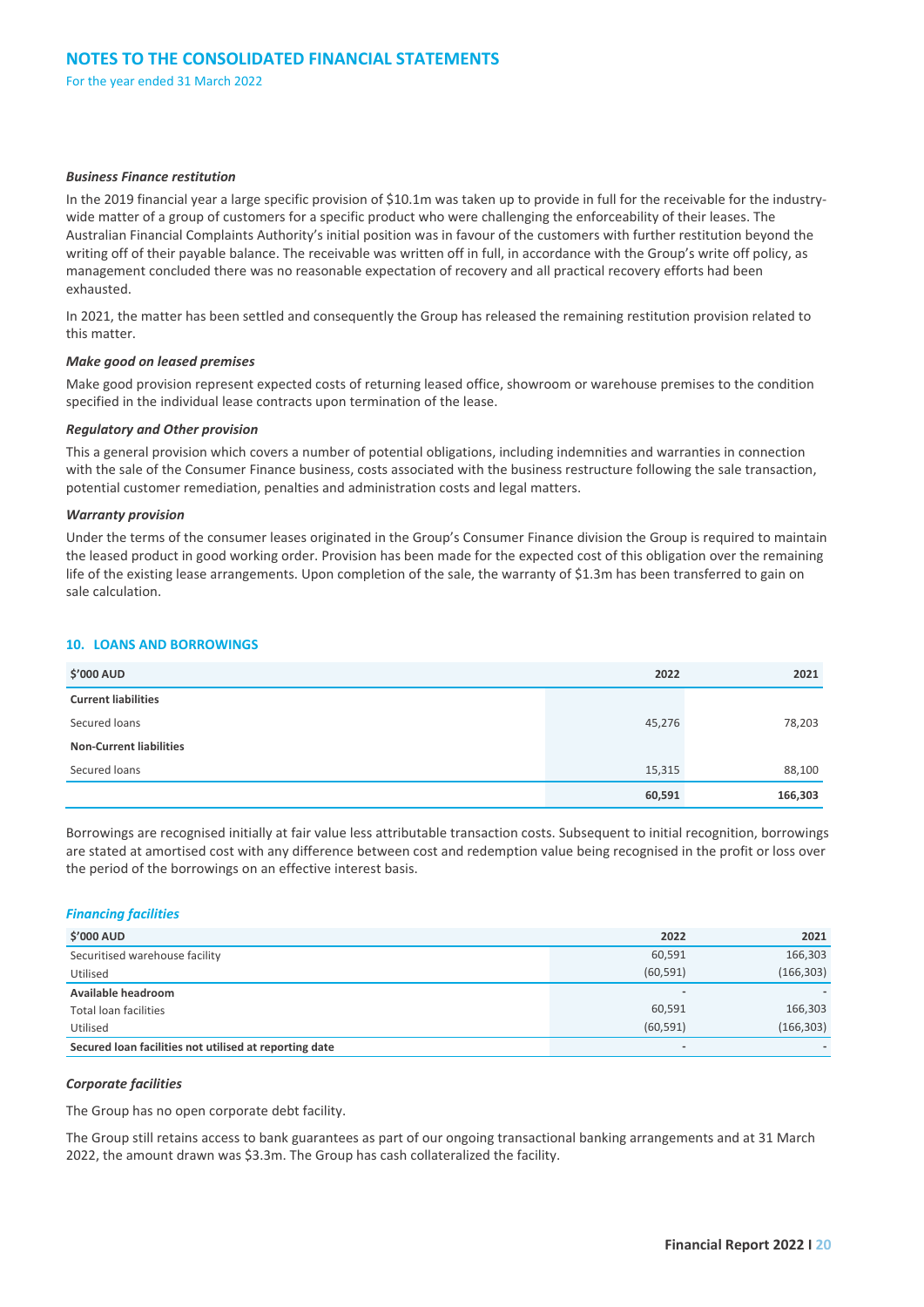#### *Warehouse facility*

Thorn Business Finance is financed by a securitised warehouse facility ('warehouse' or 'warehouse facility') with senior notes held by a major Australian bank, mezzanine notes held by a major Australian financial services company, and equity class F notes held by Thorn.

The warehouse facility is secured by rentals and lease payments and is non-recourse to the Group, which means that Thorn's liability is limited to its class F notes unless it is liable in damages for breach of the documents or it is required to buy back an ineligible receivable (defined as one that breached Thorn's initial sale representations and not merely one that goes into arrears or defaults).

The amounts expected to be due and payable on the warehouse facility in the next 12 months are disclosed as current. At maturity no further leases are able to be sold down into the facility and the portfolio will amortise off for as long as the underlying receivables are payable.

In April 2020, it was determined that there was a breach of one of the compliance parameters in the warehouse, which requires no more than 6% of the balances to be in arrears by more than 30 days. This was attributable to the increasing presence of COVID-19 affected customers, many of whom had requested a payment holiday and had stopped repayments under their leases. This breach put the warehouse into run-off under its amortisation rules. As a result, Thorn was unable to sell originations into the warehouse, and the distributions it normally receives via the waterfall distribution mechanism were redirected to pay down the noteholders in order of seniority while the breach persisted. During the same period, Thorn reached an agreement with its funders to allow Thorn to vary contracts with certain COVID-19 affected customers. These variations were implemented and completed by the end of the financial year ending 31 March 2021.

As a result of the amendments made to the funding arrangements, which allowed us to undertake variations, Thorn cannot originate new leases through the warehouse until further agreement is reached.

At 31 March 2022, the relevant arrears number was 4.02% (this number does not take into account receivables that have been written off).

#### **11. CAPITAL AND RESERVES**

#### *Issued capital*

| <b>Number of shares</b>                                        | 2022        | 2021        |
|----------------------------------------------------------------|-------------|-------------|
| On issue at the beginning of year                              | 339,188,085 | 322,350,132 |
| Issue of new shares under dividend reinvestment plan           | 2,398,077   | 16,837,953  |
| Issue of new shares under an employee share based payment plan | 464.253     |             |
| Repurchase of shares through buy-back scheme                   | (1,857,701) |             |
|                                                                | 340,192,714 | 339,188,085 |

Ordinary shares are classified as equity. Incremental costs directly attributable to the issue of ordinary shares and performance rights are recognised as a deduction from equity net of any tax effects.

- Holders of ordinary shares are entitled to receive dividends as declared from time to time and are entitled to one vote per share at shareholders' meetings.
- In the event of the winding up of the Company, ordinary shareholders rank after creditors and are fully entitled to any proceeds of liquidation.
- The Company does not have authorised capital or par value in respect of its issued shares.

#### *Reserves*

The reserves consist of the equity remuneration reserve and the cash flow hedge reserve. The equity remuneration reserve represents the value of performance rights issued. The cash flow hedge reserve consists of the fair value of cash flow hedges after tax.

| <b>\$'000 AUD</b>           | 2022  | 2021                     |
|-----------------------------|-------|--------------------------|
| Cash flow hedge reserve     | (359) | (3, 721)                 |
| Share-based payment reserve |       | 229                      |
| Trust excess spread reserve | 6,974 | $\overline{\phantom{a}}$ |
|                             | 6,615 | (3, 492)                 |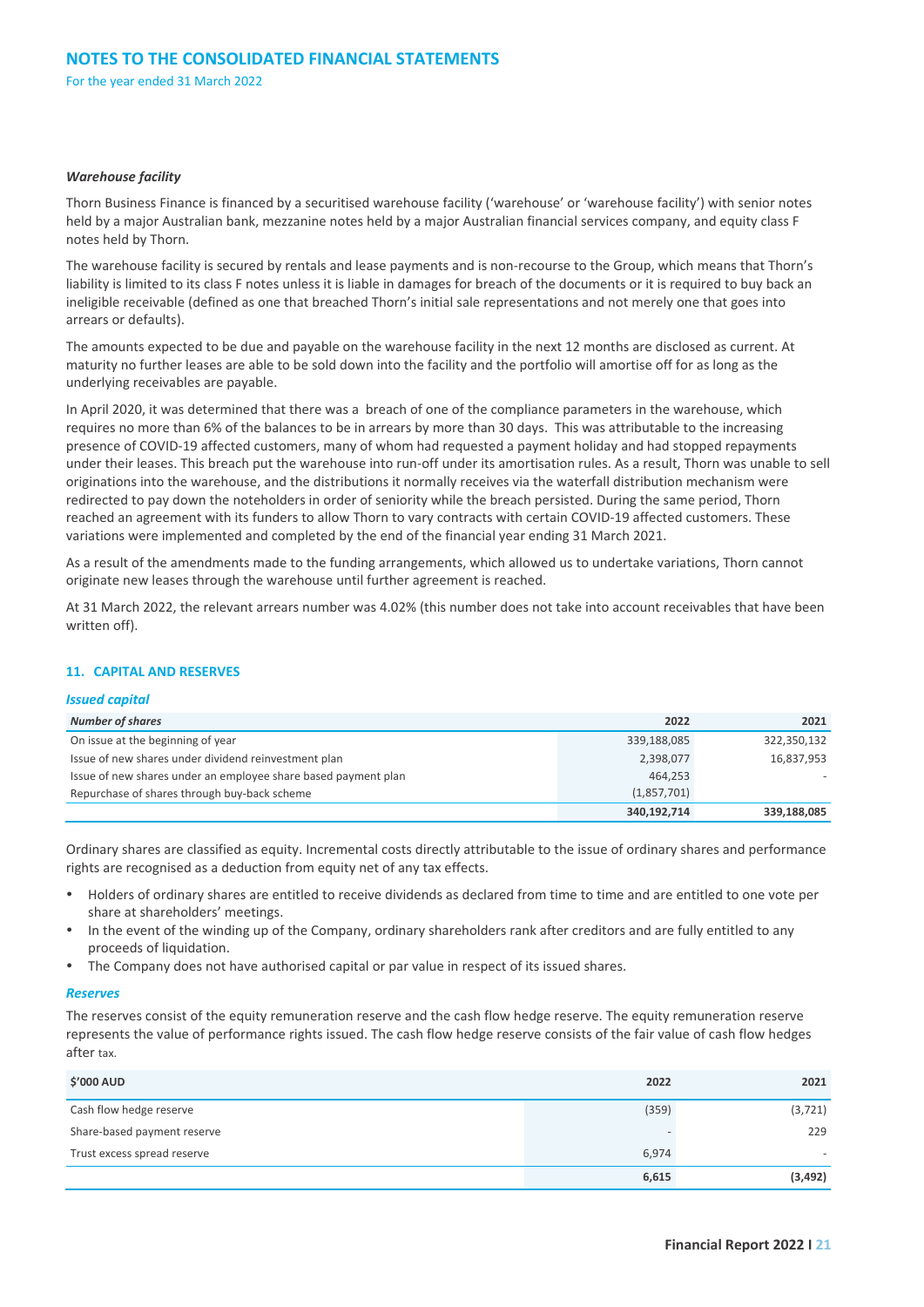During the period, Thorn reached an agreement with its funders to allow Thorn to vary contracts with certain COVID-19 affected customers. As a result of the amendments made to the funding arrangements, an "excess spread ledger" was established. Any excess spread which would usually be distributed to Thorn on a monthly basis is instead held within a cash reserve and serves as collateral against the collection of the receivables. Once the external note holders are repaid in full, these amounts will be available for distribution to Thorn.

#### *Dividends*

Dividends are recognised as a liability in the period in which they are declared. Dividends recognised in the current year by the Company are:

|                     | Cents per                | Amount                   | Franking                 | Date of         |
|---------------------|--------------------------|--------------------------|--------------------------|-----------------|
|                     | Share                    | \$'000 AUD               | %                        | payment         |
| 2022                |                          |                          |                          |                 |
| <b>Final 2021</b>   | 1.0                      | 3,375                    | 30%                      | 21 July 2021    |
| Interim 2022        | $\overline{\phantom{a}}$ | $\overline{\phantom{a}}$ | n/a                      | n/a             |
| Special dividend    | 7.0                      | 23,792                   | 30%                      | 9 February 2022 |
| <b>Total amount</b> | 8.0                      | 27,167                   |                          |                 |
| 2021                |                          |                          |                          |                 |
| <b>Final 2020</b>   | $\overline{\phantom{a}}$ | $\overline{\phantom{a}}$ | $\overline{\phantom{a}}$ | n/a             |
| Interim 2021        | $\overline{\phantom{a}}$ | $\overline{\phantom{a}}$ | $\overline{\phantom{a}}$ | n/a             |
| Special dividend    | 7.5                      | 24,176                   | 30%                      | 3 November 2020 |
| <b>Total amount</b> | 7.5                      | 24,176                   |                          |                 |

During the year, Thorn paid total dividends of 8 cents per share, totalling \$27.2m. A number of Thorn's shareholders participated in the Company's dividend reinvestment plan ('DRP') offered for the final 2021 dividend, resulting in \$0.5m of the total being reinvested in Thorn shares. Net cash outflow was \$26.7m.

The Directors have declared a final dividend of 1 cent per share for an expected payment of \$3.4m to be paid on 25 July 2022. This has not been recognised as a liability at year end. The dividends are fully franked. The DRP will apply to the final dividend, with a discount of 2.5% to the market price. It is expected that shares allocated under the DRP will be issued and allocated on the dividend payment date.

#### *Dividend franking account*

| <b>S'000 AUD</b>                                                      | 2022   | 2021   |
|-----------------------------------------------------------------------|--------|--------|
| 30% franking credits available to shareholders of Thorn Group Limited | 16.435 | 28.346 |

The above available amounts are based on the balance of the dividend franking account at year-end. This may be adjusted for:

- franking credits that will arise from the payment of the current tax liabilities;
- franking debits that will arise from the payment of dividends recognised as a liability at the year-end; and
- franking credits that the entity may be prevented from distributing in subsequent years.

The ability to utilise the franking credits is dependent upon there being sufficient available profits to declare dividends.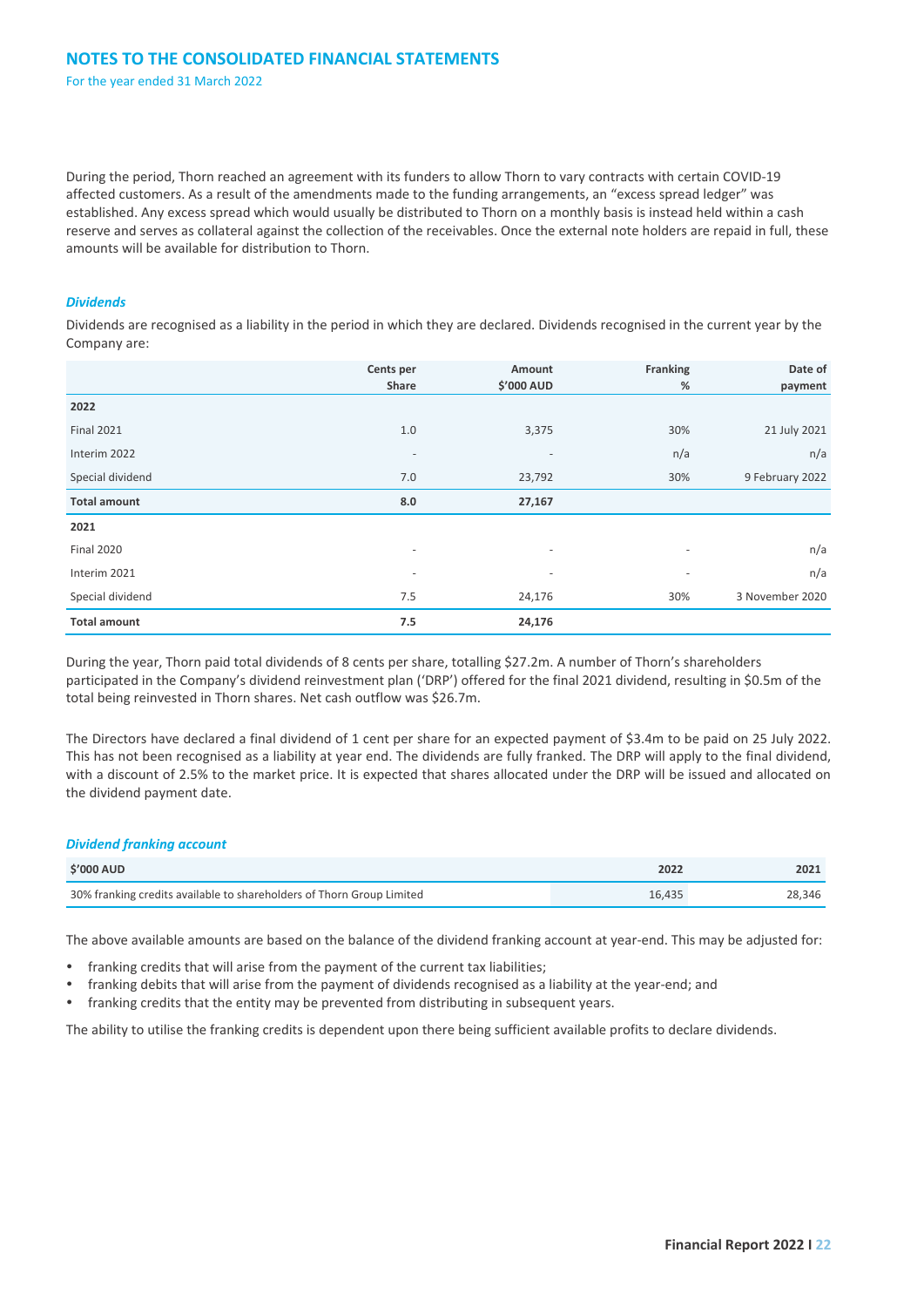#### **12. EARNINGS PER SHARE**

The consolidated entity presents basic and diluted earnings per share (EPS) data for its ordinary shares.

#### *Basic earnings per share*

Basic EPS is calculated by dividing the profit or loss attributable to ordinary shareholders of the Company by the weighted average number of ordinary shares outstanding during the period.

#### *Diluted earnings per share*

Diluted EPS is determined by adjusting the profit or loss attributable to ordinary shareholders of the Company and the weighted average number of ordinary shares outstanding for the effects of all dilutive potential ordinary shares, which comprise performance rights granted to employees.

| <b>\$'000 AUD</b>                                                            | 2022    | 2021     |
|------------------------------------------------------------------------------|---------|----------|
| Profit attributable to ordinary shareholders (basic) \$'000 AUD              |         |          |
| Profit attributable to ordinary shareholders (basic) - Continuing operations | 12,865  | (4, 448) |
| Profit attributable to ordinary shareholders (basic)- Discontinued operation | 19,481  | 12,844   |
| Profit attributable to ordinary shareholders (basic)                         | 32,346  | 8,396    |
| Weighted average number of ordinary shares (basic) '000's                    |         |          |
| Issued ordinary shares at 1 April                                            | 339,188 | 322,350  |
| Effect of shares issued                                                      | 52      | 6,874    |
| Weighted average number of ordinary shares for the year                      | 339,240 | 329,224  |
| Weighted average number of ordinary shares (diluted) '000's                  |         |          |
| Issued ordinary shares at 1 April                                            | 339,188 | 322,350  |
| Effect of shares issued                                                      | 1,075   | 9,066    |
| Weighted average number of ordinary shares for the year                      | 340,263 | 331,416  |
| Earnings per share - Continuing operations                                   |         |          |
| Basic earnings per share (cents)                                             | 3.8     | (1.4)    |
| Diluted earnings per share (cents)                                           | 3.8     | (1.4)    |
| Earnings per share - Discontinued operation                                  |         |          |
| Basic earnings per share (cents)                                             | 5.7     | 3.9      |
| Diluted earnings per share (cents)                                           | 5.7     | 3.9      |
| Earnings per share - Consolidated                                            |         |          |
| Basic earnings per share (cents)                                             | 9.5     | 2.5      |
| Diluted earnings per share (cents)                                           | 9.5     | 2.5      |

#### **13. CONSOLIDATED ENTITIES**

|                         | Country of<br>Incorporation | <b>Ownership Interest</b> |      |
|-------------------------|-----------------------------|---------------------------|------|
|                         |                             | 2022                      | 2021 |
| Parent entity           |                             |                           |      |
| Thorn Group Limited     | Australia                   |                           |      |
|                         |                             |                           |      |
| <b>Subsidiaries</b>     |                             |                           |      |
| Thorn Australia Pty Ltd | Australia                   | 100%                      | 100% |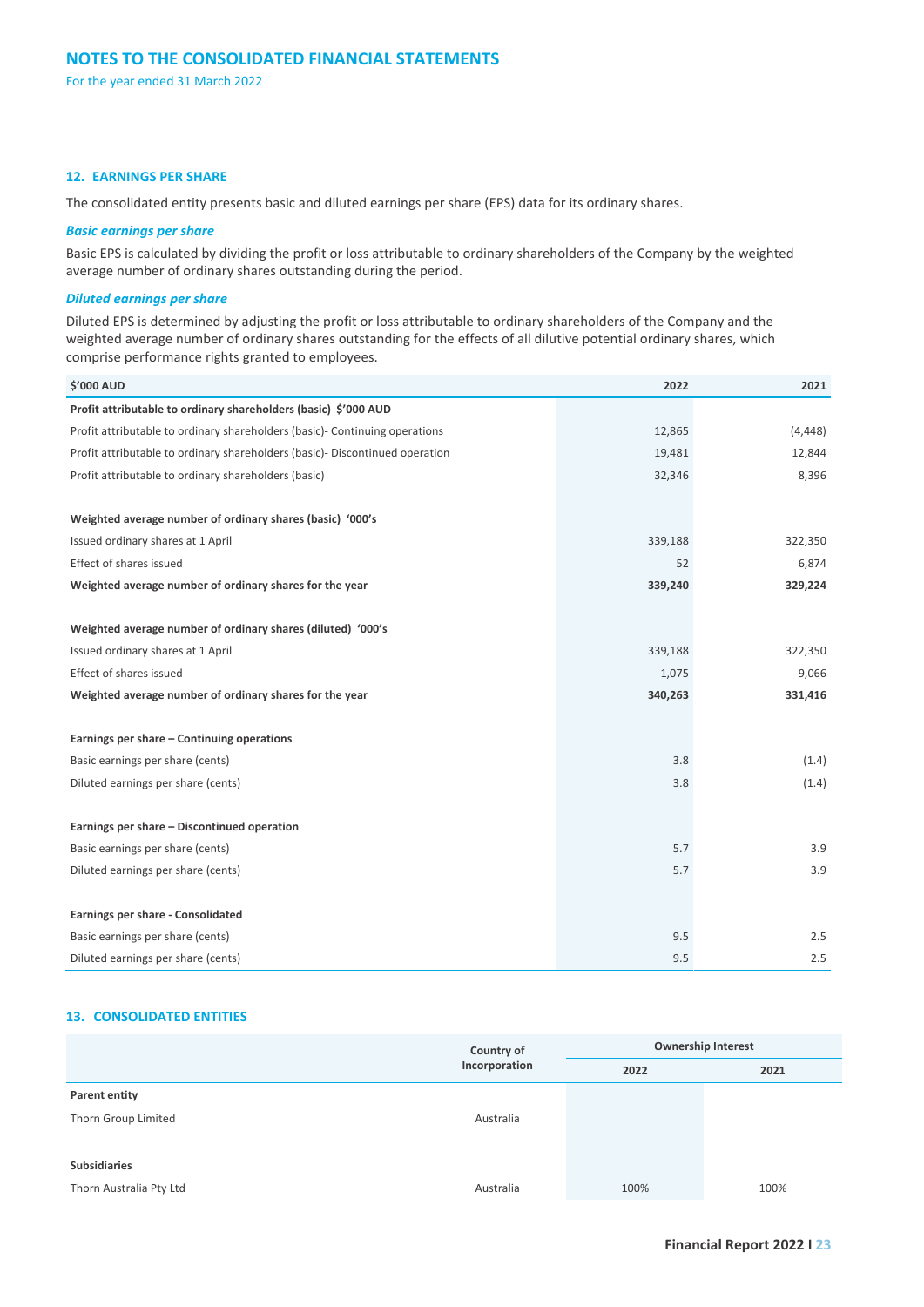| A.C.N. 647 764 510 Pty Ltd            | Australia | 100% | 100% |
|---------------------------------------|-----------|------|------|
| A.C.N. 647 765 571 Pty Ltd***         | Australia | N/A  | 100% |
| Thornmoney Pty Ltd**                  | Australia | 100% | 100% |
| Thorn Equipment Finance Pty Ltd***    | Australia | N/A  | 100% |
| Thorn Business Finance Pty Limited*** | Australia | N/A  | 100% |
| Thorn ABS Warehouse Trust No. 1       | Australia | 100% | 100% |
| Thorn Finance Pty Ltd*                | Australia | 100% | N/A  |
| Thorn Services Pty Ltd*               | Australia | 100% | N/A  |
| Thorn Employee Services Pty Ltd*      | Australia | 100% | N/A  |
| Thorn Administration No.1 Pty Ltd*    | Australia | 100% | N/A  |

\*These entities were incorporated during the year

\*\* The entity had a name change during the year, previously A.C.N. 648 650 711 Pty Ltd

\*\*\*These entities were deregistered during the year

#### *Basis of consolidation*

#### *Subsidiaries*

Subsidiaries are entities (including special purpose entities) controlled by the consolidated entity. The consolidated entity controls an entity when it is exposed to, or has rights to, variable returns from its involvement with the entity and has the ability to affect those returns through its power over the entity. The financial results of subsidiaries are included in the consolidated financial statements from the date that control commences until the date that control ceases. Intra-group balances, and any unrealised income and expenses arising from intra-group transactions, are eliminated in preparing the consolidated financial statements.

The consolidated entity has established a special purpose entity (SPE), Thorn ABS Warehouse Trust No.1, for the purpose of securitising finance lease receivables acquired and other receivables it intends to originate. The SPE entity is wholly owned by the consolidated entity and included in the consolidated financial statements, based on the evaluation of the substance of its relationship with the consolidated entity and the SPE's risks and rewards.

The following circumstances indicate a relationship in which the consolidated entity controls and subsequently consolidates the SPE:

- The activities of the SPE are being conducted on behalf of the consolidated entity according to its specific business needs so that the consolidated entity obtains benefits from the SPE's operation;
- The consolidated entity has the decision making powers to obtain the majority of the benefits of the activities of the SPE; and/or
- The consolidated entity retains the majority of the residual ownership risks of the SPE or its assets in order to obtain benefits from its activities.

#### **14. PARENT ENTITY DISCLOSURES**

As at 31 March 2022, and throughout the financial year ending 31 March 2022, the parent entity of the consolidated entity was Thorn Group Limited.

| <b>\$'000 AUD</b>                                   | 2022                     | 2021    |
|-----------------------------------------------------|--------------------------|---------|
| <b>Result of Parent Entity</b>                      |                          |         |
| Profit for the period                               | 27,167                   | 24,176  |
| Other comprehensive income                          |                          |         |
| Total comprehensive profit for the period           | 27,167                   | 24,176  |
| Financial position of the parent entity at year end |                          |         |
| Current assets                                      |                          |         |
| Total assets                                        | 108,158                  | 108,181 |
| <b>Current liabilities</b>                          | $\overline{\phantom{a}}$ |         |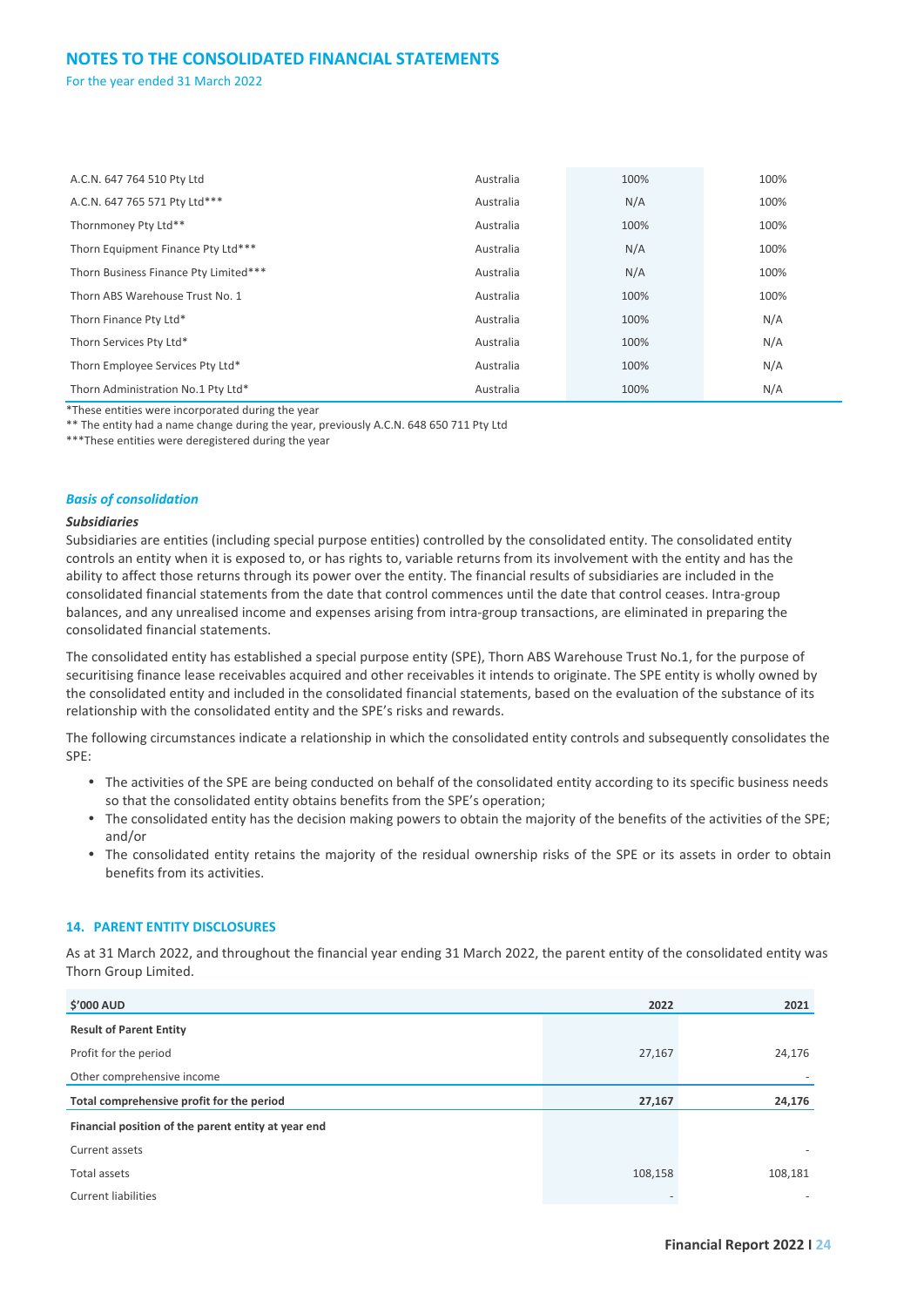### **NOTES TO THE CONSOLIDATED FINANCIAL STATEMENTS**

For the year ended 31 March 2022

| <b>Total liabilities</b>              |           | $\overline{\phantom{0}}$ |
|---------------------------------------|-----------|--------------------------|
| Total equity of the parent comprising |           |                          |
| Share capital                         | 158,049   | 157,843                  |
| <b>Accumulated losses</b>             | (49, 891) | (49, 891)                |
| Equity remuneration reserve           | -         | 229                      |
| <b>Total Equity</b>                   | 108,158   | 108,181                  |

The parent entity has entered into a Deed of Cross Guarantee with its trading subsidiaries.

#### **15. DISCONTINUED OPERATIONS**

With effect from 20 December 2021, Thorn has completed the sale of assets attached to the Consumer Finance (Radio Rentals) division to Credit Corp. It therefore deems the net profit after tax in the ordinary course of business related to the division as a discontinued operation profit.

Thorn has received a cash consideration for the sale of \$43.9m, with an additional amount of approximately \$2.3m payable on a deferred basis. Based on management assessments, it is highly improbable that the conditions to received the deferred amount will be met by the agreed timeline and hence the \$2.3m was not taken to revenue.

The sale consideration was offset by \$1.4m payable to Credit Corp for transferring employees' leave liabilities. Thorn and Credit Corp commenced a transitional services period of six months in December 2021, including the secondment and subsequent transfer of relevant employees . The profit on sale was reduced by the costs of sale and provisioning to record a net gain on sale of \$11.7m.

#### *(a) Result of discontinued operations*

| <b>\$'000 AUD</b>                                      | 2022      | 2021                     |
|--------------------------------------------------------|-----------|--------------------------|
| Revenue                                                | 33,921    | 70,692                   |
| Expenses                                               | (26, 176) | (57, 848)                |
| <b>Results from operating activities</b>               | 7,745     | 12,844                   |
| Income tax                                             |           |                          |
| Results from operating activities, net of tax          | 7,745     | 12,844                   |
| Gain/(loss) on sale of discontinued operation          | 11,736    |                          |
| Income tax on sale of discontinued operation           |           | $\overline{\phantom{a}}$ |
| Profit (loss) from discontinued operations, net of tax | 19,481    | 12,844                   |

#### *(b) Cash flow from /(used in) discontinued operation*

| <b>\$'000 AUD</b>                     | 2022   | 2021      |
|---------------------------------------|--------|-----------|
| Net cash used in operating activities | 33,713 | 90,882    |
| Net cash from investing activities    | 43,876 |           |
| Net cash from financing activities    | (799)  | (21, 158) |
| Net cash flows for the year           | 76,790 | 69,724    |

#### *(c) Effect of disposal on the financial position of the Group*

| <b>\$'000 AUD</b>           | 2022   |
|-----------------------------|--------|
| Cash and cash equivalents   | (65)   |
| Inventory                   | 209    |
| Trade and other receivables | 31,815 |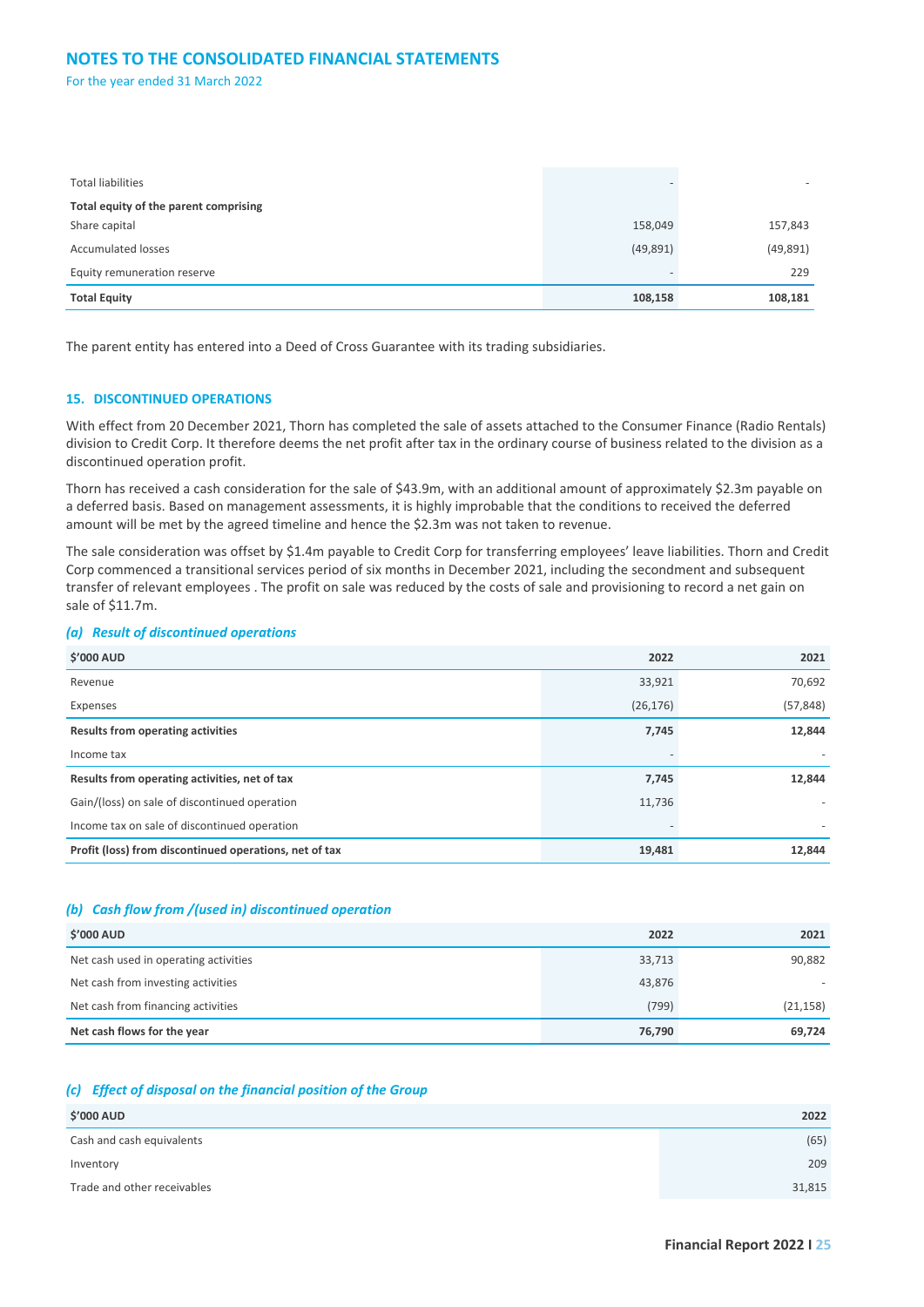### **NOTES TO THE CONSOLIDATED FINANCIAL STATEMENTS**

For the year ended 31 March 2022

| Deferred tax asset                        | $\overline{\phantom{0}}$ |
|-------------------------------------------|--------------------------|
| Trade and other payables                  | (3,825)                  |
| Lease liability                           | (281)                    |
| <b>Employee benefits</b>                  | (1, 318)                 |
| Provisions                                | (2,022)                  |
| Net assets and liabilities                | 24,513                   |
| Consideration received, satisfied in cash | 42,472                   |
| Cash and cash equivalents disposed of     |                          |
| Net cash inflows                          | 42,472                   |

#### **16. RELATED PARTIES**

#### *Key management personnel remuneration*

| \$                            | 2022      | 2021      |
|-------------------------------|-----------|-----------|
| Short-term employee benefits* | 2,208,874 | 1,532,221 |
| Post-employment benefits      | 80,150    | 376,168   |
| Long-term employee benefits   |           |           |
| Share-based payments          | 32,328    | (90, 622) |
|                               | 2,321,352 | 1,817,767 |

\* 2022 includes \$313,051 that was paid in December 2021 for the STI awarded in relation to 2021 financial year. An additional amount of \$224,587 and \$88,464 had been paid to Peter Lirantzis and Luis Orp respectively.

#### *Individual directors and executives compensation disclosures*

There were no loans made or outstanding to Directors or executive KMP during or at the end of the year.

#### **17. SHARE BASED PAYMENTS**

The aggregate transactions and outstanding balances relating to share-based payments were as follows:

#### *Performance rights granted as compensation in the year*

No performance rights were granted during the 2022 financial year.

#### *Performance rights over equity instruments granted*

The movement during the year in the number of performance rights over ordinary shares in Thorn Group Limited held directly, indirectly or beneficially, by the employees is as follows:

|                    | Held at<br>1 April 2021 | Granted as<br>Compensation | Vested during<br>the year | Lapsed/Forfeited | Held at 31 March<br>2022 |
|--------------------|-------------------------|----------------------------|---------------------------|------------------|--------------------------|
| Performance rights | 1.311.624               | $\overline{\phantom{0}}$   | (464.253)                 | (847.371)        | $\overline{\phantom{a}}$ |

#### **18. EMPLOYEE BENEFIT EXPENSE**

| <b>S'000 AUD</b>         | 2022   | 2021 |
|--------------------------|--------|------|
| Employee benefit expense | 14,137 |      |

Employee benefit expense includes redundancy expenses of \$183,000 (2021: \$1,267,000).